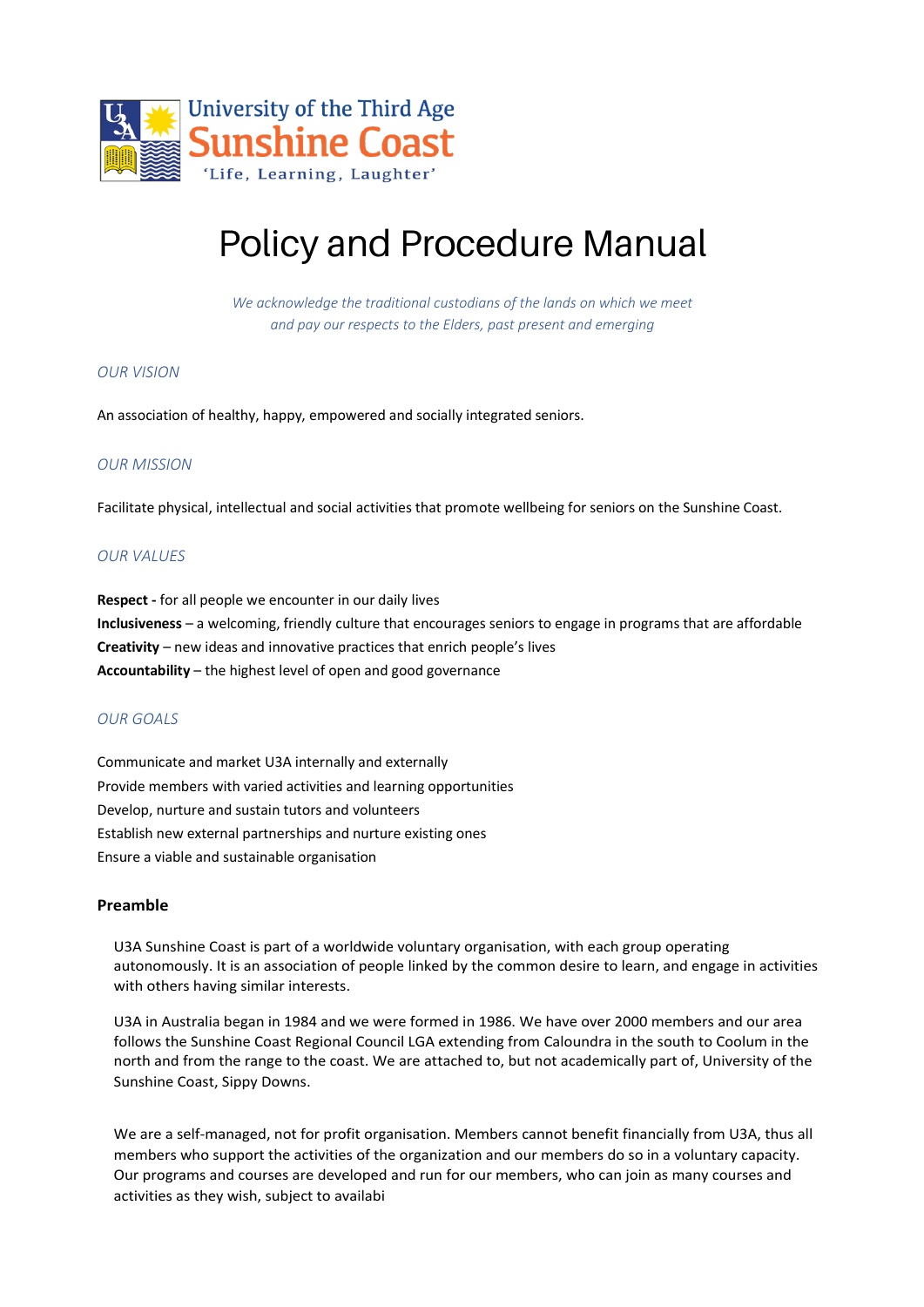# Table of Contents

| 1.  |     |  |
|-----|-----|--|
| 2.  |     |  |
| 3.  |     |  |
| 4.  |     |  |
|     |     |  |
|     | 4.2 |  |
|     |     |  |
|     |     |  |
|     |     |  |
| 5.  |     |  |
| 6.  |     |  |
| 7.  |     |  |
| 8.  |     |  |
| 9.  |     |  |
| 10. |     |  |
| 11. |     |  |
| 12. |     |  |
|     |     |  |
| 14. |     |  |
| 15. |     |  |
| 16. |     |  |
| 17. |     |  |
|     |     |  |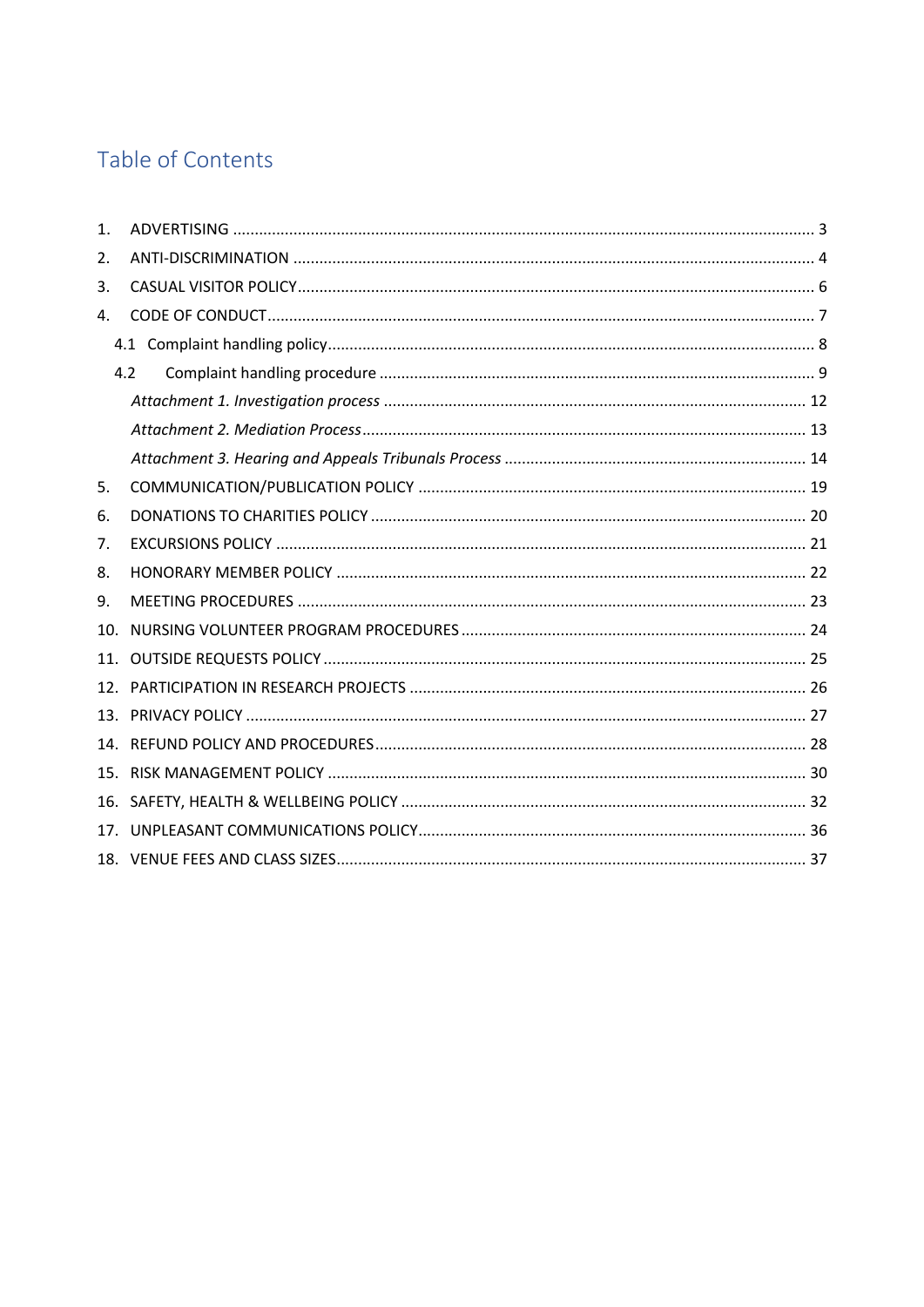# **1. ADVERTISING**

# **Policy Aim**

This policy outlines guidelines regarding advertising and U3A Sunshine Coast.

# **Scope**

U3A Sunshine Coast will not advertise any commercial material for any individual or organisation as U3A is a not for profit organisation.

This means that such advertising may not appear in the newsletter.

Advertisements for events for fund raising charity groups such as Cancer Foundation etc may be displayed on the notice board and on the website.

USC events may also be displayed on the noticeboard and/or in the newsletter and on the website.

It follows that, as an extension of this policy, the U3A membership list is not to be made available to any individual or organisation.

Should any complaint be received alleging a breach of this policy the complainant should be requested to submit the complaint in writing indicating the nature of the breach. Any written complaint should be forwarded to the Secretary of the Management Committee.

| <b>Management Committee</b><br>by: |             | Page No:           | 3 of 37            |              |                |
|------------------------------------|-------------|--------------------|--------------------|--------------|----------------|
| Approved                           |             |                    | <b>Issue Date:</b> | 31/05/2016   |                |
|                                    |             | Print Date:        | 16 May 2022        | Version No:  | V <sub>1</sub> |
| Prepared<br>by:                    | Dawne Clark | To Be<br>Reviewed: |                    | Document No: | <b>P01</b>     |

| Document No: | P01            |
|--------------|----------------|
| Version No:  | V <sub>1</sub> |
| Issue Date:  | 31/05/2016     |
| Page No:     | 3 of 37        |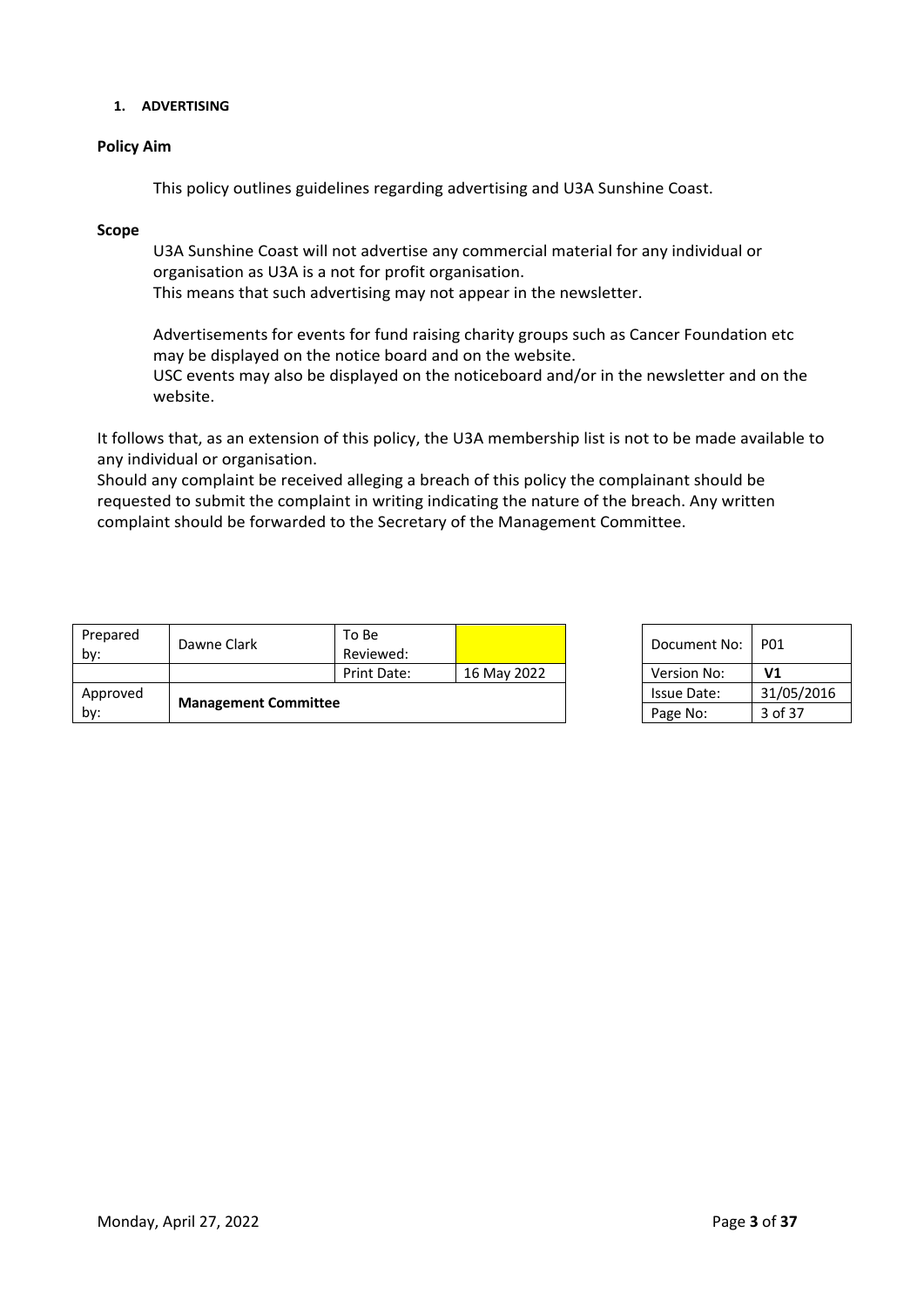#### **2. ANTI-DISCRIMINATION**

# **Background**

The Anti-Discrimination Act aims to protect people in Queensland from unfair discrimination (direct or indirect), sexual harassment and other objectionable conduct and provides a means to bring a complaint and have it resolved. Protections under the legislation include but are not limited to sex, sexuality, age, race, religious beliefs or activity, impairment, political beliefs or activity, family responsibilities, discriminatory advertising or unlawful requests for information. The Act prohibits discrimination in areas which may apply to U3A such as Education, Goods and Services and Club Membership and affairs.

U3A associations are not for profit bodies managed by volunteers. U3As deliver their programs through the service of volunteer tutors. However, the objective of the U3A movement is to provide programs to those in their third age (that period in life of active retirement, following middle age) with activities designed to offer intellectual stimulation, improved physical health and well-being and opportunities for social engagement.

# **Purpose of the Policy**

The policy is intended to encourage understanding of the obligations of U3A personnel under the Anti-Discrimination Act which requires the equal treatment of all members and potential members of U3A regardless of impairment or attributes such as sex, race, religion or individual circumstance. However, the The University of the Third Age is defined by its aims, being the education and stimulation of mainly retired members of the community—those in their third 'age' of life.

# **Policy**

U3A will provide an accepting, caring, friendly, inclusive, safe and comfortable environment for all members, in which every person will be treated without bias or prejudice and where every practicable endeavor will be made to accommodate those with impairments or special needs.

# **Procedures for the Management of Access for People with Impairments or Disabilities**

# **Responsibilities**

The Management Committee will:

- promote a culture of effective policy compliance across the organisation;
- actively promote anti-discrimination policy and practice and monitor performance in enactment of the policy;
- appoint a liaison officer whose role is to facilitate the accommodation and acceptance of persons with a disability and to initially deal with issues raised by those feeling discriminated against and/or those who have been accused of discriminatory behaviour;
- ensure that any adverse practice or performance is addressed;
- identify the need for and provide additional support for those who require it, discuss the need with the applicant and make changes provided that those changes do not impose unjustifiable hardship on U3A and its tutors running classes out of private homes; and
- investigate all insurance requirements and ensure that they have been met.

All office holders, tutors and members will:

- ensure that they are aware of the organisation's policy against discrimination;
- refrain from acting in a manner which could be considered discriminatory;
- Monday, April 27, 2022 Page **4** of **37** • offer assistance and where necessary, mentoring, to those who require it; and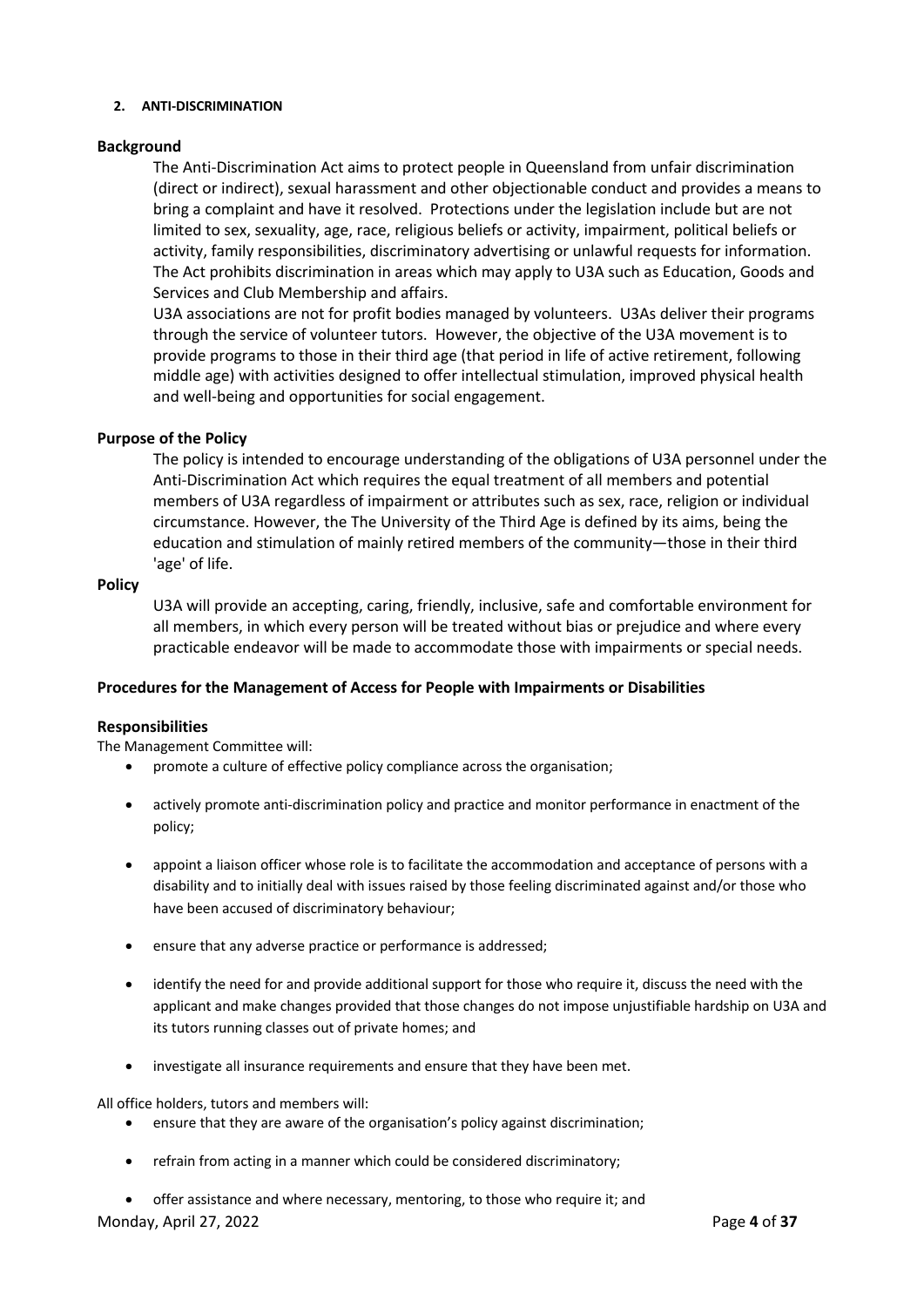• report immediately to the Liaison Officer any instances of behaviour that may need to be addressed.

Applicants with a disability or special need, or their agents:

- will identify, where necessary, any potential adjustment required to courses or premises to enable participation in activities and/or classes;
- discuss the special needs of the applicant with the U3A Liaison Officer and with the permission of the applicant the Liaison Officer will review details with relevant people such as the tutor;
- may be accompanied at a class or activity by a carer who can facilitate their participation in the activity;
- must if they rely on a carer, have their carer present at all times during a U3A class or activity.
- Will pay for the full U3A membership of their carer; however, will not be required to pay for individual courses chosen for their carer to accompany them, in accordance with the Queensland Government's companion card scheme which allows the carer to accompany their clients for free
- May be accompanied by a substitute carer in the event of their main carer being unavailable on a given day, who will be recognised as an honorary member for that day.

#### **Processes**

- The Membership application forms either paper or online will provide an opportunity for a prospective member with a disability to identify any special needs using words such as: *Do you need adjustments to accommodate a disability? (response optional);*
- With the tutor's cooperation, any necessary adjustments will be made to the course/es in which the applicant seeks to enrol, provided that: the adjustments can be reasonably accommodated, do not change the basic nature of the course, do not require a change of venue that cannot be accommodated because of cost or unavailability or do not require a change to the timetable that cannot be reasonably accommodated;
- If adjustments would require structural modifications to premises, the matter should be referred to the Management Committee;
- The Management Committee will assess the request for adjustment and determine whether it is a reasonable adjustment that can be accommodated, or an unjustifiable hardship that cannot be accommodated. The Committee may seek legal advice in such a determination;
- In the event that the applicant/member feels that his/her special needs have not been adequately made provision for, he/she can take their grievance to the Liaison Officer who will attempt to resolve the grievance;
- If the Liaison Officer is unable to resolve the situation it will be dealt with by the Management Committee in accord with the Grievance Policy and Procedures/Constitution and By-Laws/ Code of Conduct;
- A person who believes that their complaint about discrimination has not been adequately addressed by the U3A is able to take their complaint to the Anti-Discrimination Commission Queensland.

| Prepared<br>by:                    | Glyni Cumming | To Be<br>Reviewed: |                    | Document No: | <b>P02</b>     |
|------------------------------------|---------------|--------------------|--------------------|--------------|----------------|
|                                    |               | Print Date:        | 16 May 2022        | Version No:  | V <sub>1</sub> |
| Approved                           |               |                    | <b>Issue Date:</b> | 15/03/2019   |                |
| <b>Management Committee</b><br>by: |               |                    | Page No:           | 5 of 37      |                |

| Document No: | PO <sub>2</sub> |
|--------------|-----------------|
| Version No:  | V1              |
| Issue Date:  | 15/03/2019      |
| Page No:     | 5 of 37         |

Monday, April 27, 2022 Page **5** of **37**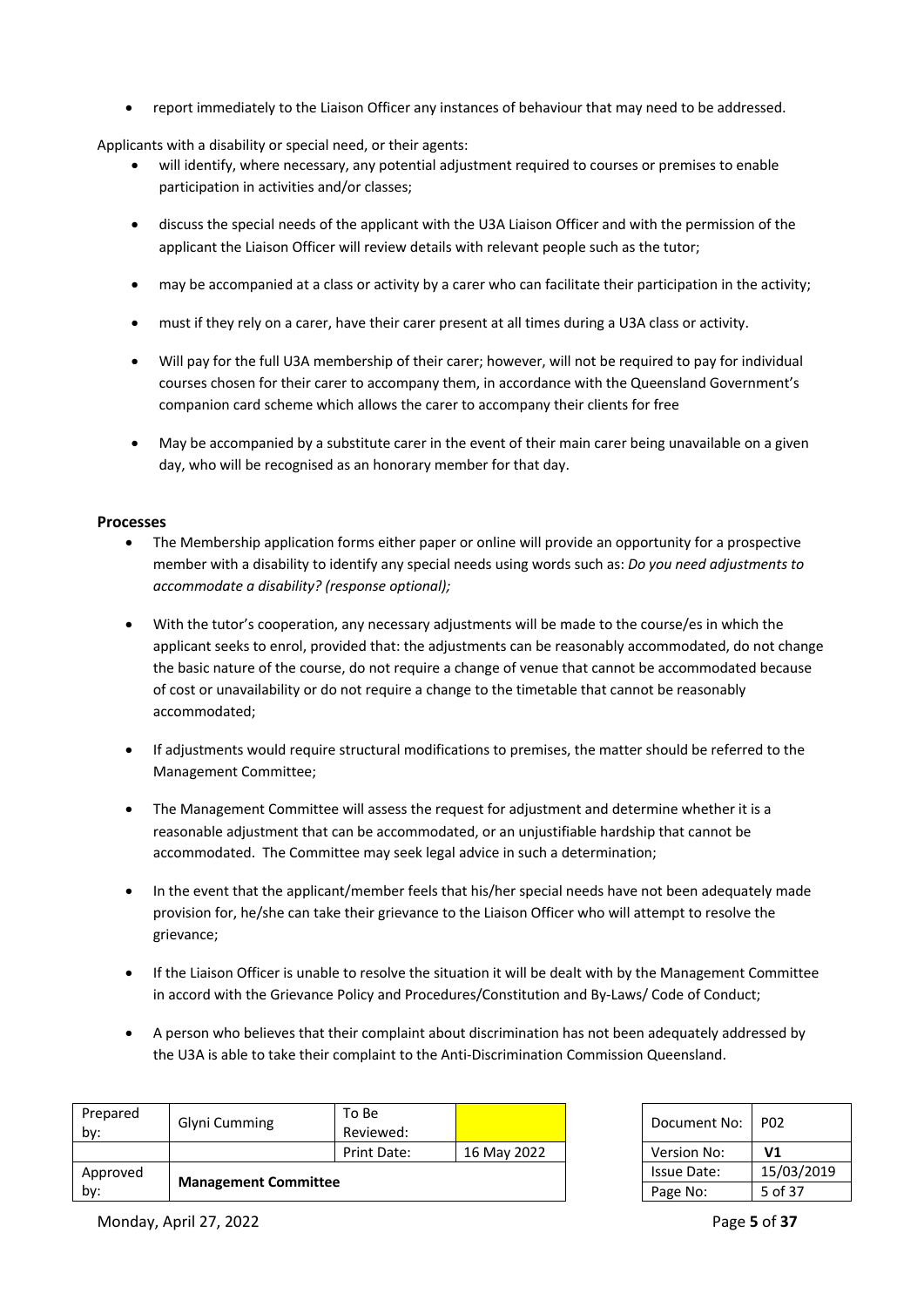# **3. CASUAL VISITOR POLICY**

# **Policy Aim**

This policy gives casual visitor rights to members of other U3As visiting to the Sunshine Coast. This allows them to attend Courses at U3A Sunshine Coast while holidaying. U3A members from other U3As can participate for two months without having to join U3A Sunshine Coast.

# **Eligibility**

This Policy applies for proven current members of other U3As (Australia & overseas). Like any member they can be accepted to any class at the discretion of the Tutor. Note: The applicant must produce Proof of current membership status with another U3A.

# **Term**

Maximum Term: 2 months (Over 2months visit, then they must join)

# **Cost**

Membership fee: Nil Administration Cost: \$5 Normal Venue Fees apply

# **Records**

Visitor members will not be put into the membership Data Base, but will be recorded in a separate guest register. They must fill in a dedicated form which includes our indemnity signing section.

# **Identification**

There is a Casual Visitor Member Card, which must be worn to class in a lanyard.

| Prepared<br>bv: | Dawne Clark                 | To Be<br>Reviewed: |             | Document No:       | <b>P03</b>     |
|-----------------|-----------------------------|--------------------|-------------|--------------------|----------------|
|                 |                             | Print Date:        | 16 May 2022 | Version No:        | V <sub>1</sub> |
| Approved        |                             |                    |             | <b>Issue Date:</b> | 18/03/2016     |
| by:             | <b>Management Committee</b> |                    |             | Page No:           | 6 of 37        |

| Document No: | P <sub>0</sub> 3 |
|--------------|------------------|
| Version No:  | V <sub>1</sub>   |
| Issue Date:  | 18/03/2016       |
| Page No:     | 6 of 37          |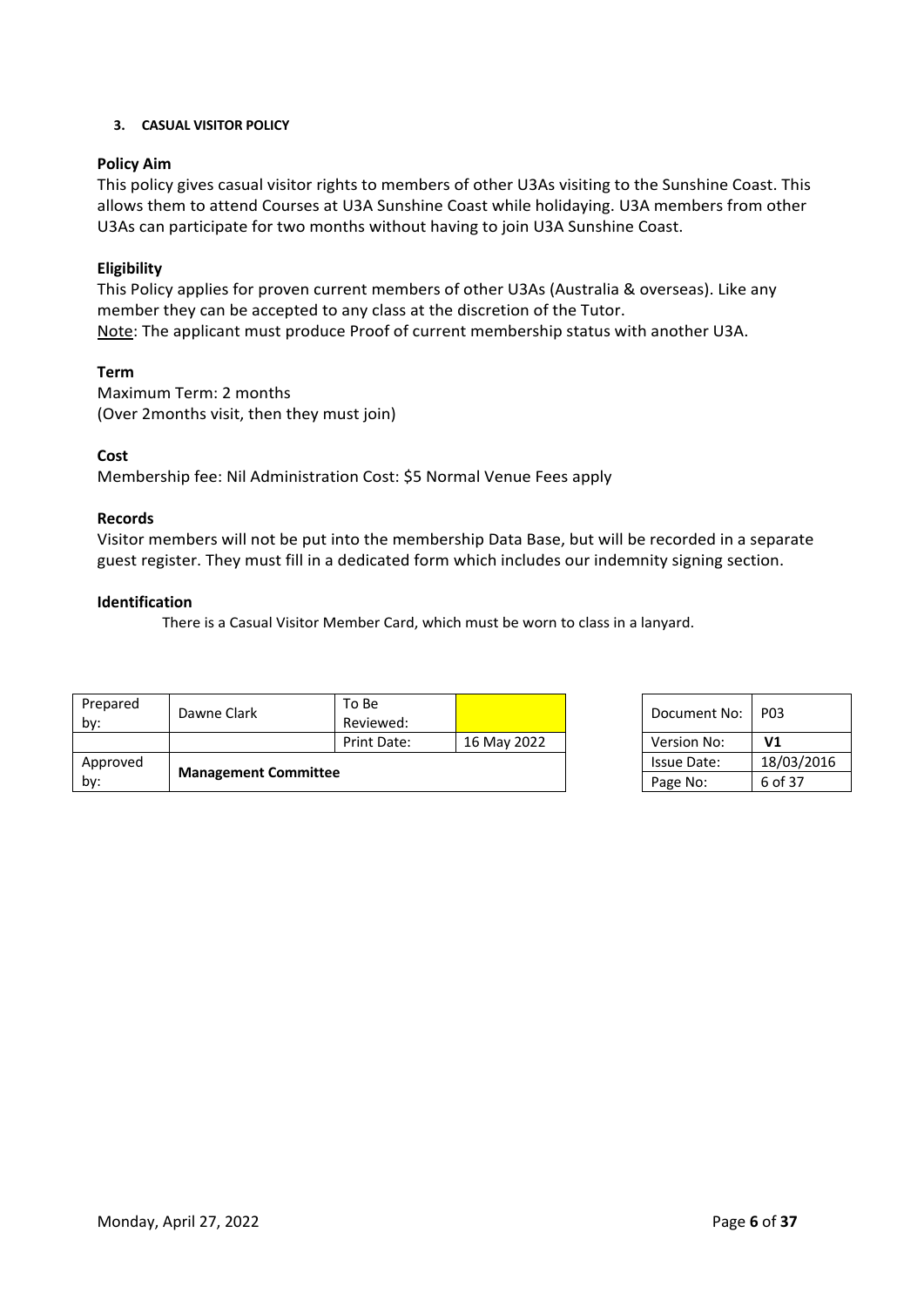#### **4. CODE OF CONDUCT**

# **Policy Aim**

This Code of Conduct has been compiled to establish acceptable ethical and legally compliant standards of conduct for all members, employees and non-member Tutors of U3A Sunshine Coast Inc. when involved in U3A activities. The intention of the Code is to provide guidelines to allow efficient, lawful and harmonious interaction outcomes.

#### **Scope**

U3A Sunshine Coast expects that all members, employees, and also non-member tutors, behave in a courteous and civilized manner when involved in all U3A activities. When participating in any and all U3A activities you agree to abide by this Code of conduct by:

- 1. Participating in U3A Sunshine Coast in a friendly and positive way at all times.
- 2. Behaving honestly and with integrity in all U3A Sunshine Coast matters, between members, employees, with other organizations and with the general public.
- 3. Treating everyone with respect and courtesy and without harassment, bullying or intimidation in all dealings. With respect to correspondence, the detail outlined in the U3A Sunshine Coast Unpleasant Communications Policy, shall be observed.
- 4. Observing strict confidentiality regarding members' and employee's personal information consistent with the detail set out in the U3A Sunshine Coast Privacy Policy.
- 5. Avoiding all forms of discriminatory behavior in regard to nationality, ethnicity, gender, sexuality, culture, religion, age and mental or physical disability.
- 6. Supporting a safe, healthy and secure environment by:
	- a. Reporting any incidents and unsafe conditions or practices.
	- b. Promoting safety and well-being.
	- c. Responding to the direction of the Tutor, or other person in charge of U3A classes, events or activities in the event of an emergency or any identified risk.

Further detail is contained in U3A Risk Management Policy and the Safety, Health and Wellbeing policy.

- 7. Promoting the U3A Sunshine Coast in a positive way.
- 8. Complying with all relevant laws, and abiding by this Code and U3A Sunshine policies and procedures.

| Prepared<br>by: | Dawne Clark                 | To Be<br>Reviewed: |                    | Document No: | <b>P04</b> |
|-----------------|-----------------------------|--------------------|--------------------|--------------|------------|
|                 |                             | Print Date:        | 16 May 2022        | Version No:  | V3         |
| Approved        |                             |                    | <b>Issue Date:</b> | 10/12/21     |            |
| by:             | <b>Management Committee</b> |                    |                    | Page No:     | 7 of 37    |

| Document No:       | P04      |
|--------------------|----------|
| <b>Version No:</b> | V3       |
| Issue Date:        | 10/12/21 |
| Page No:           | 7 of 37  |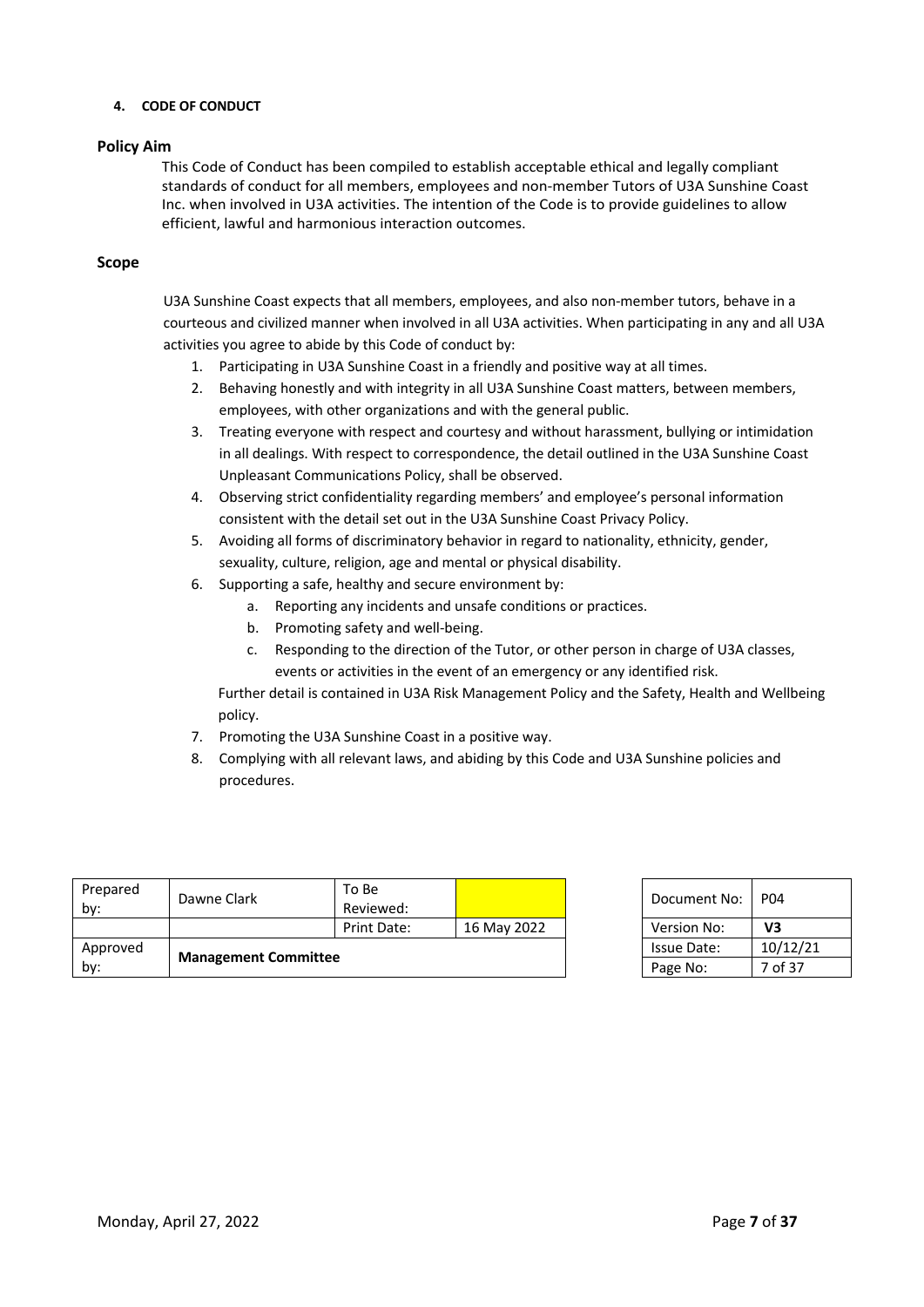#### 4.1 Complaint handling policy

# **Policy**

#### **Preamble**

This policy statement is underpinned by U3A Sunshine Coast Inc. ("U3ASC") Constitution and Code of Conduct which applies to all members and Tutors, (member or honorary tutors). The Complaints Handling Process seeks to provide a mechanism to deal with issues that may arise regarding the activities or operations of the organization, internally, especially those matters arising from non- observance of the Code of Conduct.

The Management Committee and its members aim to provide a simple, confidential and trustworthy procedure for resolving complaints based on the principles of procedural fairness.

We understand our obligation to ensure that our complaints procedure has integrity and is free of unfair repercussions or victimisation against any person making a Complaint. We also understand that Complaints should be dealt with quickly where possible and fairly. Our process is compliant with requirements of the Incorporated Associations Queensland Act.

Complaints from sources outside U3ASC will be directed to the Complaints Officer who will investigate the complaint and report the findings and recommendations to the Management Committee ("MC") for consideration.

Complaints may be resolved informally or formally. Our Procedure provides for resolution of complaints in a variety of ways outlined in the Complaint Procedure Document

#### **Scope**

There is an expectation that parties should first seek to directly resolve any concerns or grievances between themselves in an amicable manner. If the issue is not resolved, the parties may elect to follow a process outlined in the Complaints Handling Procedure

#### **Policy**

U3ASC is committed to providing good relations based upon goodwill, consultation and discussion. Any matters of complaint concerning the activities, tutors, volunteers or members (including the MC) of U3ASC should be addressed and resolved as soon as possible.

#### **Related Documents**

The Constitution The Code of Conduct The Complaint Handling procedure

| Prepared<br>by: | <b>Qld Network Policy</b>                                                                                                                                                                  | To Be<br>Reviewed: | <b>June 2023</b> | Document No: | P <sub>04</sub> |
|-----------------|--------------------------------------------------------------------------------------------------------------------------------------------------------------------------------------------|--------------------|------------------|--------------|-----------------|
|                 |                                                                                                                                                                                            | Print Date:        |                  | Version No:  | V <sub>2</sub>  |
| Approved<br>by: | INTERNAL COMPLAINTS POLICY AND PROCEDURE<br>V2.0 Reviewed by the Management Committee Meeting<br><b>July 2021</b><br>V2.0 Approved by the Management Committee Meeting<br><b>July 2021</b> |                    |                  | Issue Date:  |                 |

| Document No: | P <sub>04</sub> |
|--------------|-----------------|
| Version No:  | V2              |
| Issue Date:  |                 |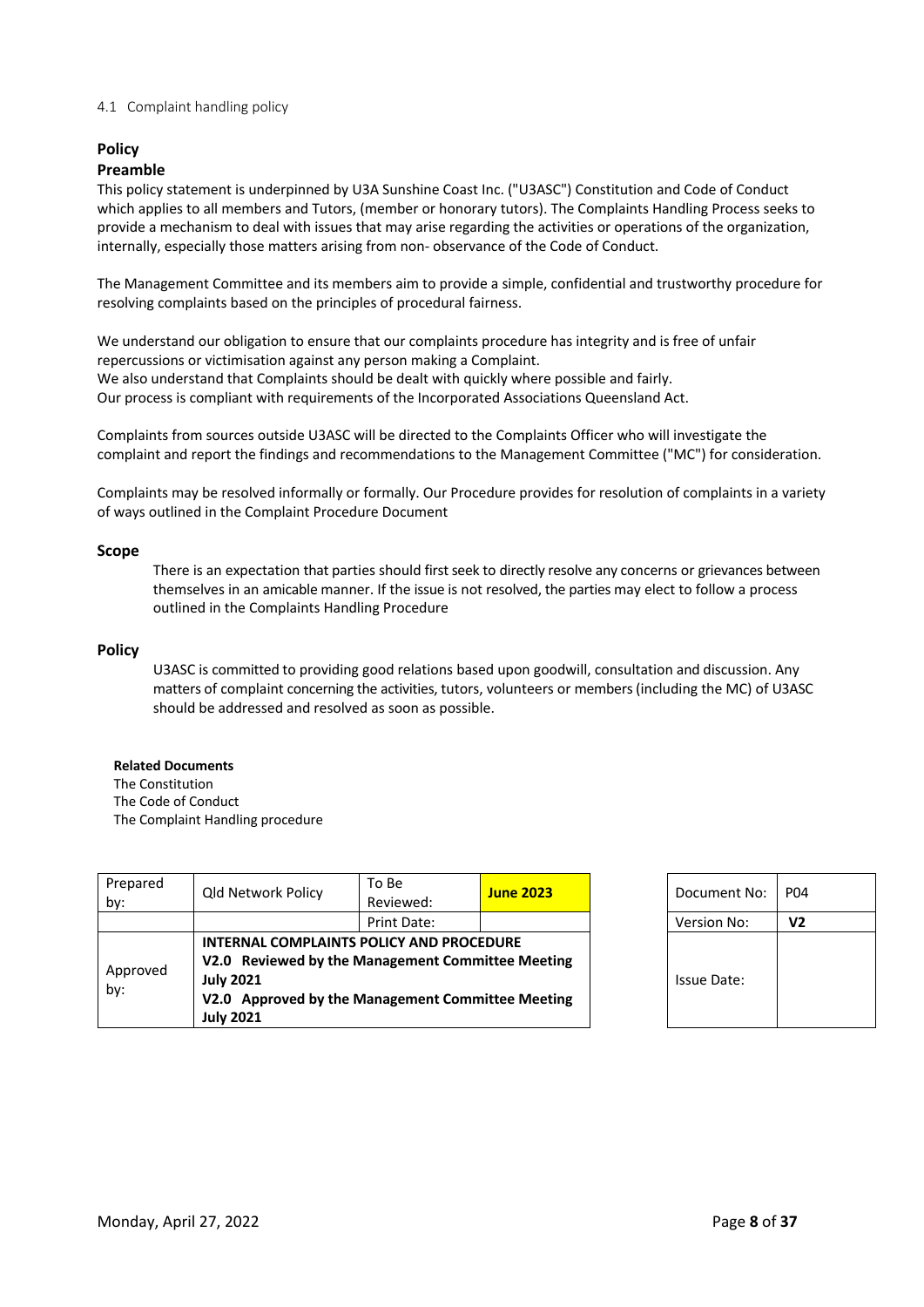4.2 Complaint handling procedure

#### **Background**

The Management Committee and its members aim to provide a simple, confidential and trustworthy procedure for resolving complaints based on the principles of procedural fairness. We understand our obligation to ensure that our complaints procedure has integrity and is free of unfair repercussions or victimisation against any person making a Complaint.

We also understand that Complaints should be dealt with quickly where possible and fairly. This procedure is compliant with requirements of the Incorporated Associations Queensland Act.

Complaints may be resolved informally or formally. This Procedure provides for resolution of complaints in a variety of ways. These range between:

 $\triangleright$  low key informal resolution where both parties accept t low key informal resolution where both parties accept the basic facts of a situation and it is possible to counsel the party who has acted inappropriately about a better way to have acted;

 $\triangleright$  situations where the complainant wishes to make a formal complaint in writing and further investigation is required; (See Attachment 1)

 $\triangleright$  resolution through mediation: (See Attachment 2) Mediation is a confidential process that allows those involved in a complaint to discuss the issues or incident in question and come up with mutually agreed solutions. Mediation can occur before, after or instead of the investigation of a Complaint.

 $\triangleright$  Hearings by a Tribunal. (See Attachment 3) The Tribunal can investigate and/or determine Complaints referred to it by the Management Committee; or conduct appeals requested by a Complainant or a Respondent to a Complaint.

There are some complaints, for example those related to discrimination or unlawful activity, where the complainant/s may wish to have their complaint handled by an external agency under antidiscrimination, child protection, criminal or other relevant legislation.

#### **Responsibilities**

The Management Committee is responsible for appointing a Complaints Officer at the first meeting after election of the Management Committee.

The Management Committee will when necessary, appoint a Tribunal to be comprised of at least three people who possess a particularly useful skill – such as human resources management, business management, corporate governance or like skills - to convene if and as required. The Complaints Officer is responsible for receiving complaints and managing the process for resolution.

The Management Committee and members must take all necessary steps to make sure that the people involved in a Complaint are not victimised.

The Management Committee will discipline a person who harasses or victimises another person for making a Complaint or supporting another person's Complaint.

The Complainant is responsible for ensuring that their complaint is true, not maliciously motivated or intended to cause distress to the Respondent. Persons making such complaints can be subject to disciplinary action.

#### **Who Can Lodge a Complaint?**

Any person (Complainant) may report a complaint (Complaint) about a person, people or organisation bound by the policy (Respondent) if they feel that they have been discriminated against, harassed, bullied or there has been any other serious breach of our policies or Code of Conduct.

Complaints are preferred in writing but this is not essential.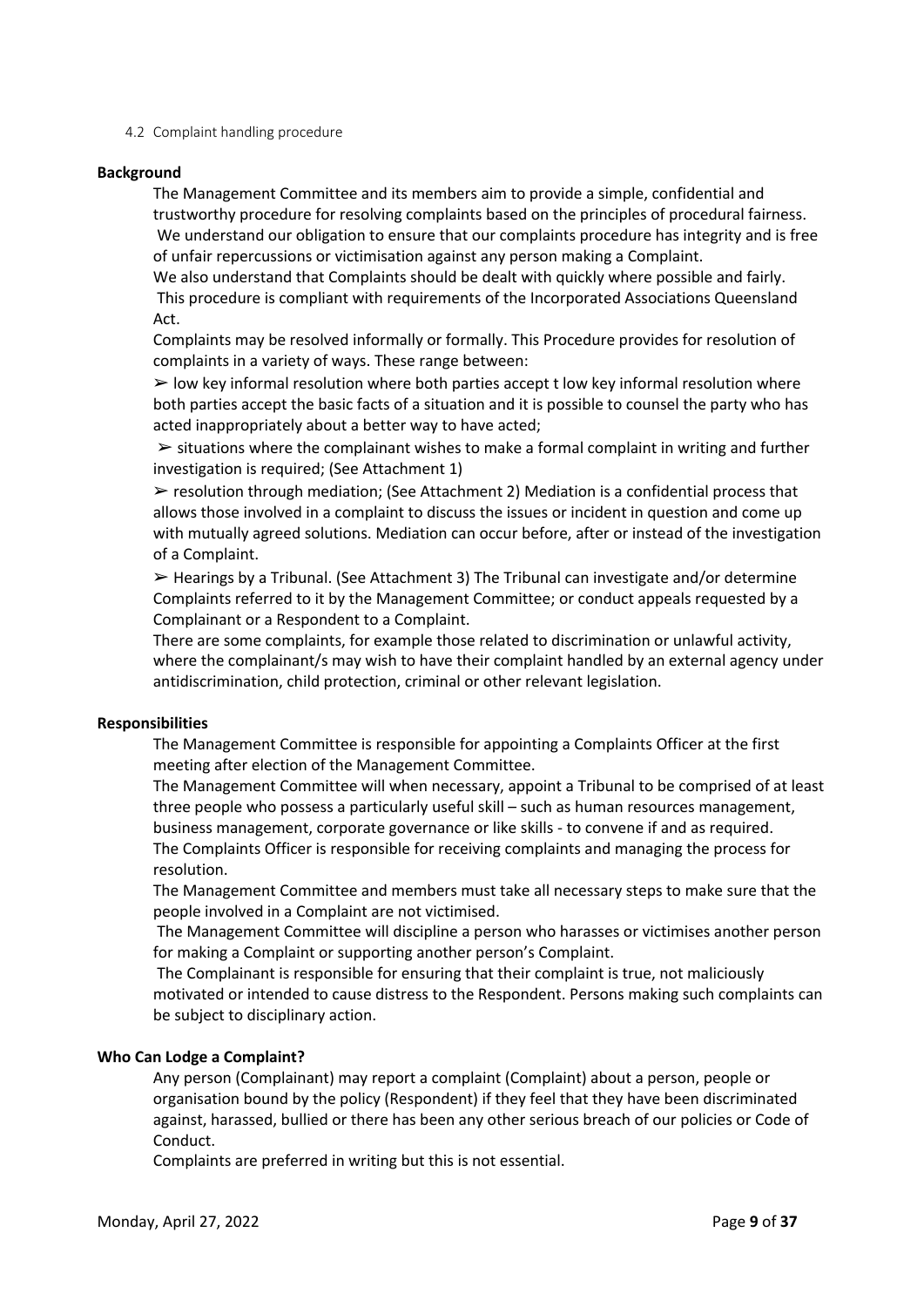#### **The Complaints Handling Process**

1. In the first instance, Complaints should be reported to the Complaints Officer.

2. A Complaint may be dealt with formally or informally. An example of an informal process would be a low-key conversation where the Complaint is resolved by agreement between the people involved with no need for disciplinary action.

3. The Complainant may indicate his or her preference and the Complaints Officer should consider whether the preferred process is an appropriate way to handle the particular complaint, for example the law may require that the Complaint/allegation be reported to an appropriate authority.

4. If a Complaint is not resolved to the Complainant's satisfaction through an informal process the Complainant may make a formal Complaint in writing. Individuals or organisations may seek to have their Complaint handed by an external agency under relevant legislation.

5. Where a Complaints Officer decides that a complaint should be the subject of an investigation process, it should take place in accordance with *Attachment 1.*

6. Once the Complaints Officer receives a written report from the investigator (in accordance with *Attachment 1),* the Complaints Officer will determine what, in any, further action to take. This action may include: (a) A direction to the investigator to make further enquiries and obtain additional information; (b) Disciplinary action; or (c) Referring the Complaint to an informal or a formal mediation session, a hearings tribunal and/or the police or other appropriate authority. The Complaints Officer may also determine to take no further action and dismiss the complaint.

7. If a Complainant wishes to resolve the complaint with the help of a mediator, the Complaints Officer will, in consultation with the Complainant, arrange for an independent mediator where possible. Lawyers will not be permitted to participate in the mediation process. The Complaints Officer will determine which party or parties (e.g. the Complaints Officer, the Complainant or the Respondent) are responsible to pay any costs of the mediation process.

8. Where a Complaints Officer refers a complaint to mediation, the mediation should proceed in accordance with the process in *Attachment 2.* 

NB: Mediation might not be a suitable method for resolution of a Complaint in all cases 9. The Tribunal may be convened to hear a proceeding referred to it by the Complaints Officer. Where the Complaints Officer refers a Complaint to the Tribunal, the Tribunal should proceed in accordance with *Attachment 3.*

10.If at any point in the Complaint handling process the Complaints Officer considers that a Complainant has knowingly made an untrue Complaint, or the Complaint is malicious or inappropriately intended to cause distress to the Respondent, the matter may be referred in writing to the Tribunal for review and appropriate action, including disciplinary action against the Complainant.

11.Every Complaints Officer bound by this policy will recognise and enforce any decision of a Tribunal.

# *Attachment 1. Investigation process Attachment 2. Mediation Process Attachment 3. Hearing and Appeals Tribunals Process*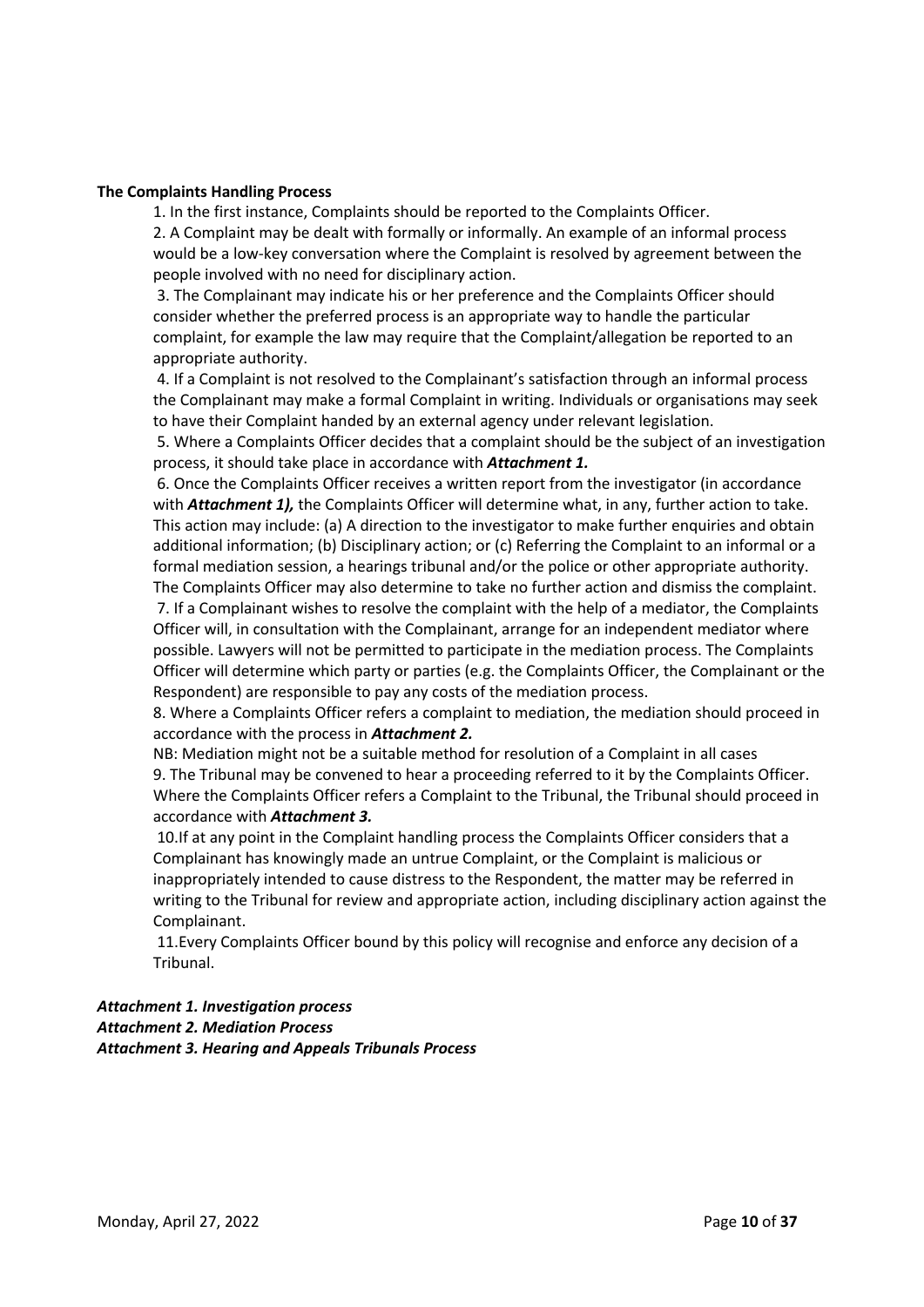

| Approved<br>by: | <b>Management Committee 21 January 2022</b> |             |                  | Issue Date:<br>Page No: |                 |
|-----------------|---------------------------------------------|-------------|------------------|-------------------------|-----------------|
|                 |                                             | Print Date: |                  | Version No:             | V <sub>2</sub>  |
| by:             | procedure                                   | Reviewed:   | <b>June 2023</b> | Document No:            | P <sub>04</sub> |
| Prepared        | Qld Network                                 | To Be       |                  |                         |                 |

| Document No: | PO4 |
|--------------|-----|
| Version No:  | V2  |
| Issue Date:  |     |
| Page No:     |     |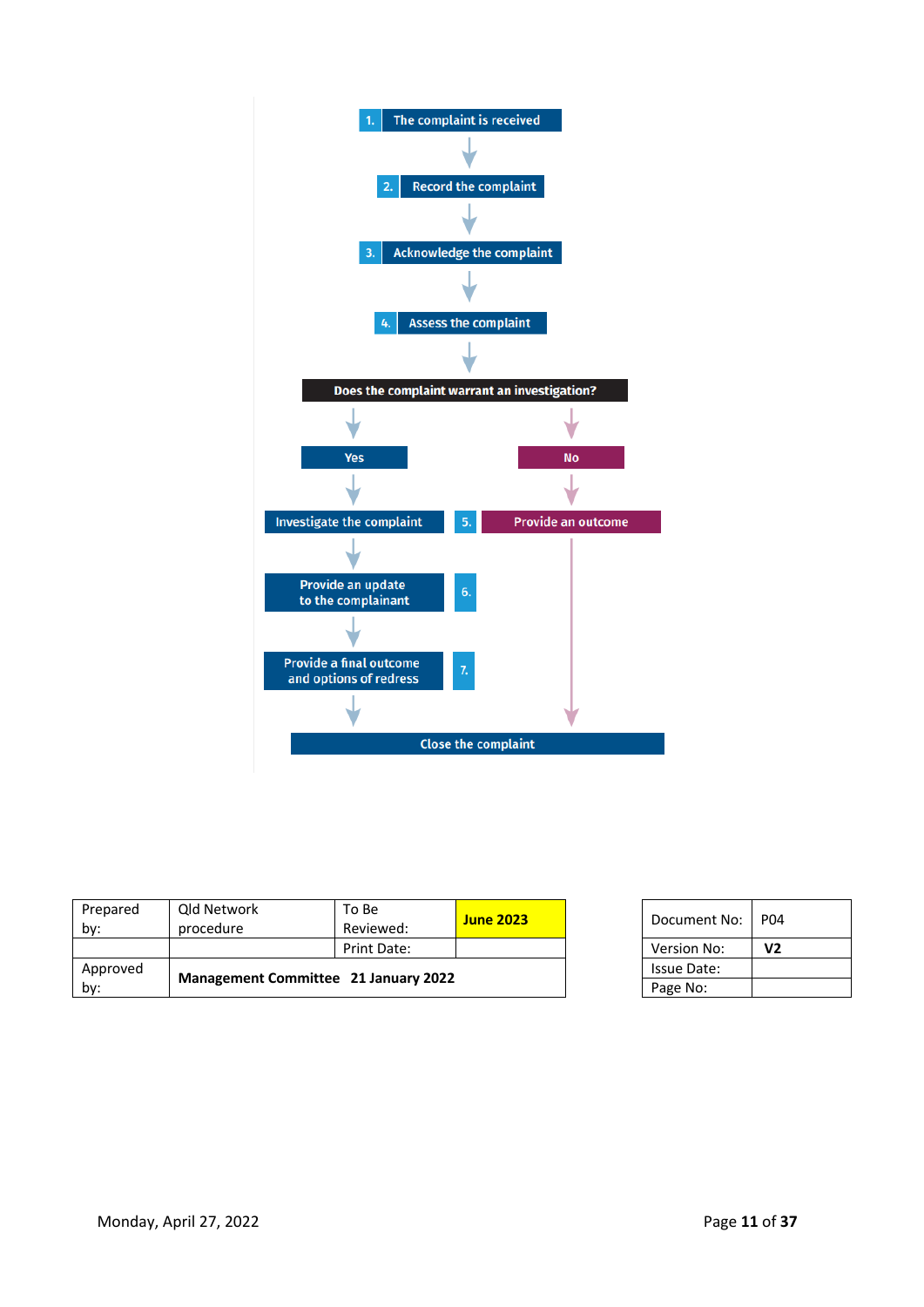# *Attachment 1. Investigation process*

There will be times when a complaint will need to be investigated and evidence gathered. An investigation helps determine the facts relating to the incident, as well as produce findings and recommendations. Any investigation that a Complaints Officer conducts should be fair to all parties involved.

If a Complaints Officer decides that a Complaint should be investigated the following steps should be followed:

1. A written brief will be provided to the investigator to ensure the terms of engagement and scope of the investigator's role and responsibilities are clear.

2. The Complainant will be interviewed by the investigator and the complaint documented in writing.

3. The details of the complaint will be conveyed to the person/people complained about (Respondent(s)) in full. The Respondent(s) will be given sufficient information to enable them to properly respond to the Complaint.

4. The Respondent(s) will be interviewed by the investigator and given the opportunity to respond. The Respondent'(s') response to the Complaint will be documented in writing.

5. If there is a dispute over the facts, statements from witnesses and other relevant evidence will be obtained to assist in a determination.

6. The investigator will determine whether the complaint is: a. substantiated (there is sufficient evidence to support the complaint); b. inconclusive (there is insufficient evidence either way); c. unsubstantiated (there is sufficient evidence to show that the complaint is unfounded); and/or d. mischievous, vexatious or knowingly untrue.

7. The investigator will produce a report documenting the complaint, investigation process, evidence, and findings and, if requested, recommendations. This report will be given to the relevant Complaints Officer.

8. The relevant Complaints Officer will provide a report documenting the complaint and summarising the investigation process and key points that were found to be substantiated, inconclusive, unsubstantiated and/or mischievous will be provided to the parties

9. Both parties are entitled to support throughout this process from their chosen support person (who is not empowered to speak on their behalf).

10. The parties may have the right to appeal against any decision based on the investigation. Any appeal should be in accordance with the appeals process provided in this Complaints Procedure.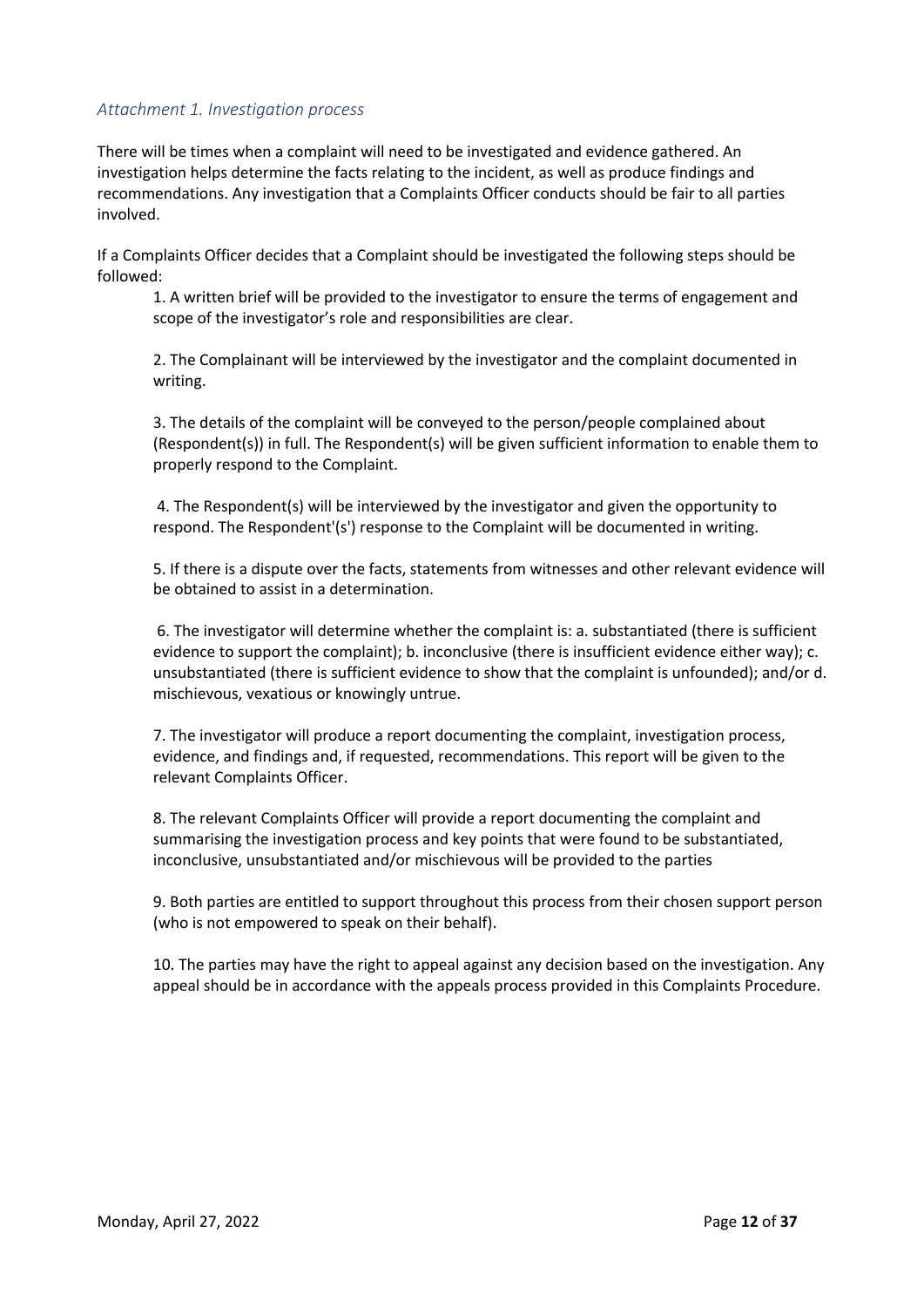# *Attachment 2. Mediation Process*

Mediation is a process that allows all people involved in a Complaint to talk through the issues with an impartial person – the mediator – and work out a mutual solution.

The mediator does not decide who is right or wrong and does not tell either side what they must do. Instead, he or she helps those involved talk through the issues making sure that the process is as fair as possible for all concerned.

The following is the general procedure for the conduct of mediations under this procedure.

1. The people involved in a formal Complaint (Complainant and Respondent(s)) may work out their own resolution of the Complaint or seek the assistance of a neutral third person or a mediator. Mediation may occur at any time.

2. Mediation will only be recommended:

a. after the Complainant and Respondent have had their chance to tell their version of events to the relevant Complaints Officer; and

b. the relevant Complaints Officer does not believe that any of the allegations warrant any form of disciplinary action - proven serious allegations will not be mediated, no matter what the Complainant desires; and

c. mediation looks like it will work (i.e. the versions given by the Complainant and Respondent align or almost align and/or at the very least, it looks as though it will be possible for each party to understand the other party's point of view).

3. Mediation will **not** be recommended if:

a. the Respondent has a completely different version of the events and they won't deviate from these;

b. the Complainant or Respondent are unwilling to attempt mediation;

c. when the issues raised are sensitive in nature;

d. when there is a real or perceived power imbalance between the people involved;

e. matters that involve serious, proven allegations; or

f. the Complaint is not suitable for mediation due to the nature of the Complaint, the relationship between the Complainant and the Respondents and any other relevant factors.

4. If mediation is chosen to try and resolve the Complaint the relevant Complaints Officer will, in consultation with the parties arrange for a mediator to mediate the Complaint.

5. The relevant Complaints Officer will notify the Respondent(s) that a formal Complaint has been made, provide them with details of the Complaint, and advise them that it has decided to refer the matter to mediation.

6. The mediator's role is to assist the parties reach an agreement on how to resolve the issues between them. The mediator, in consultation with the parties, will determine the procedures to be followed during the mediation. An agenda of issues for discussion will be prepared by the mediator. 7. The mediation will be conducted confidentially and without prejudice. The rights of the parties to pursue an alternative process if the Complaint is not resolved will be preserved. 8. If the Complaint is resolved by mediation, the mediator will prepare a document that sets out the agreement reached between the parties and it will be signed by them as their agreement. The relevant Complaints Officer will be advised of the resolution of the matter. MC expects parties involved to respect and comply with the terms of the agreement executed. 9. If the formal Complaint is not resolved by mediation, the Complainant may:

a. write to the relevant Complaints Officer within 14 days of the mediation to request that they reconsider the Complaint, particularly whether they refer the Complaint to a resolution process other than mediation; or

b. approach an external agency such as an anti-discrimination or equal opportunity commission to resolve the matter.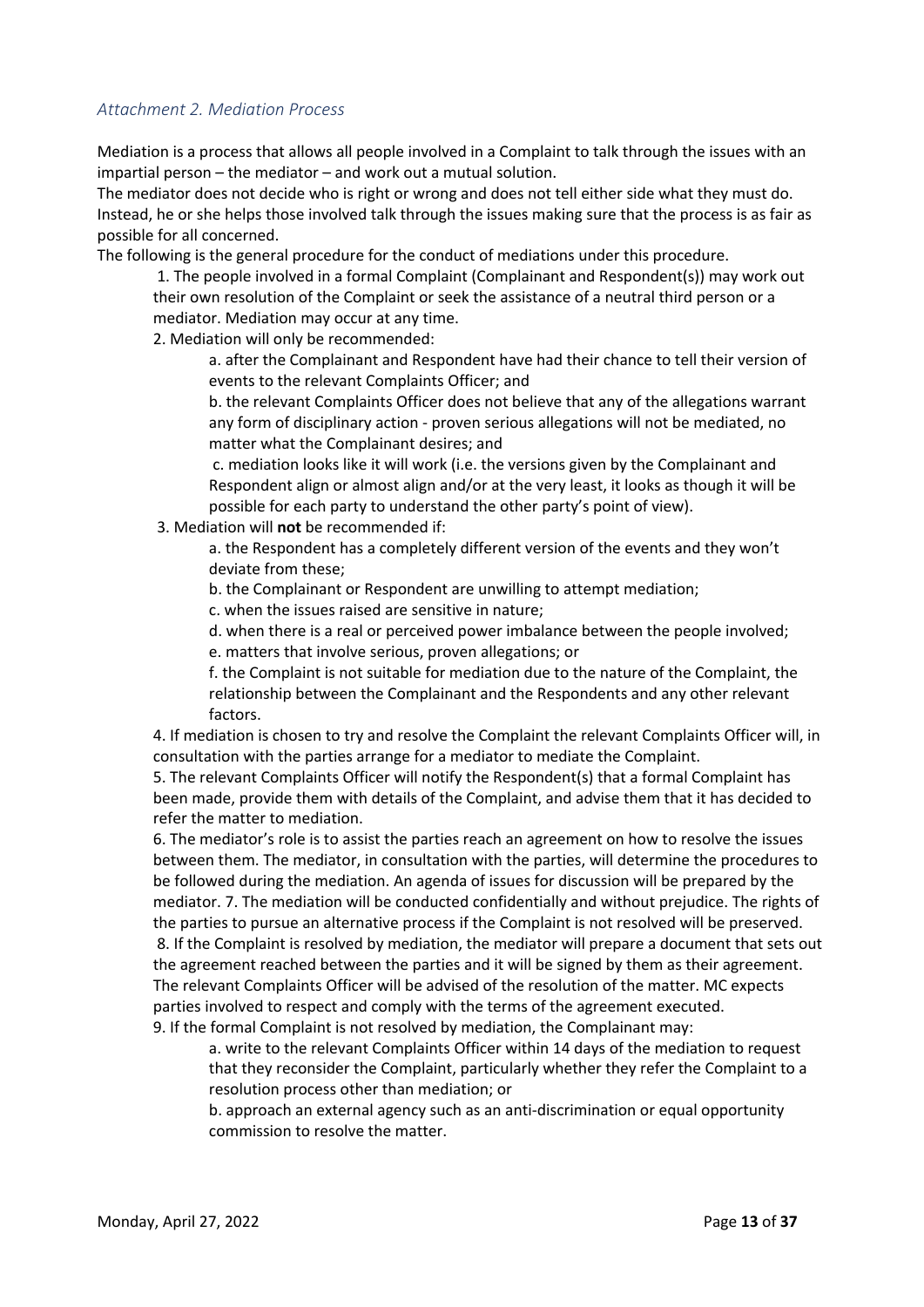# *Attachment 3. Hearing and Appeals Tribunals Process*

The following hearing procedure will be followed where a Complaints Officer convenes a hearings tribunal (Hearings Tribunal) in Queensland.

# **1 HEARINGS**

Where MC receives a Complaint referred to it under the above procedure(s) the procedure set out below shall be followed:

1. Upon receipt of the Complaint the relevant Complaints Officer shall appoint a Hearings Officer. It is preferable that the Hearings Officer is fresh to the details of the complaint and the resolution steps already taken, though this may not be possible in all situations. The Hearings Officer shall, as soon as possible, do the following:

a. determine the composition of the Hearings Tribunal, as set out in clause 1(2) below; and

b. send to the Complainant(s) and Respondent(s) a notice setting out the alleged breach (collectively referred to as **Notice of Alleged Breach**) in accordance with clauses 1(4) and 1(5) of this Attachment; and

c. send a copy of the Notice of Alleged Breach to the chairperson of the Hearings Tribunal.

2. The Hearings Tribunal for each hearing shall be that appointed by the Management Committee in each year and may include:

a. a barrister or solicitor or if after reasonable attempts have been made to obtain such person without success, then a person with some experience in disciplinary/hearings tribunal;

b. a person with a thorough knowledge of the relevant issues (Eg safety); and c. a person of experience and skills suitable to the function of the Hearings Tribunal, provided that such persons do not include: i.a person, who would, by reason of their relationship with any of the parties, be reasonably considered to be other than impartial.

3. Frivolous, vexatious or malicious Complaints

a. If within 48 hours of receiving the Notice of Alleged Breach, the Respondent alleges in writing to the Hearings Officer that the Complaint is frivolous, vexatious or malicious, the chairperson of the relevant Complaints Officer shall as a preliminary issue, determine whether or not such Complaint is frivolous, vexatious or malicious and advise the parties of his or her determination.

b. The Hearings Officer shall provide to the other parties to the hearing (see clause 6) a copy of the written allegation made by the Respondent that the Complaint is frivolous, vexatious or malicious. c. The chairperson shall determine the preliminary issue of whether the Complaint is frivolous, vexatious or malicious as soon as practicable and in whatever manner the chairperson considers appropriate in the circumstances provided that he or she does so in accordance with the principles of natural justice.

d. If the Complaint is determined to be frivolous, vexatious or malicious by the chairperson, then the Complaint will be dismissed.

e. The decision of the chairperson under this clause 1(3) is not subject to appeal.

4. The Hearings Tribunal will send a Notice of Alleged Breach to the Respondent(s) in writing informing them that a Hearings Tribunal hearing will take place. The notice will outline:

a. that the Respondent has a right to appear at the Hearings Tribunal to defend the Complaint/allegations;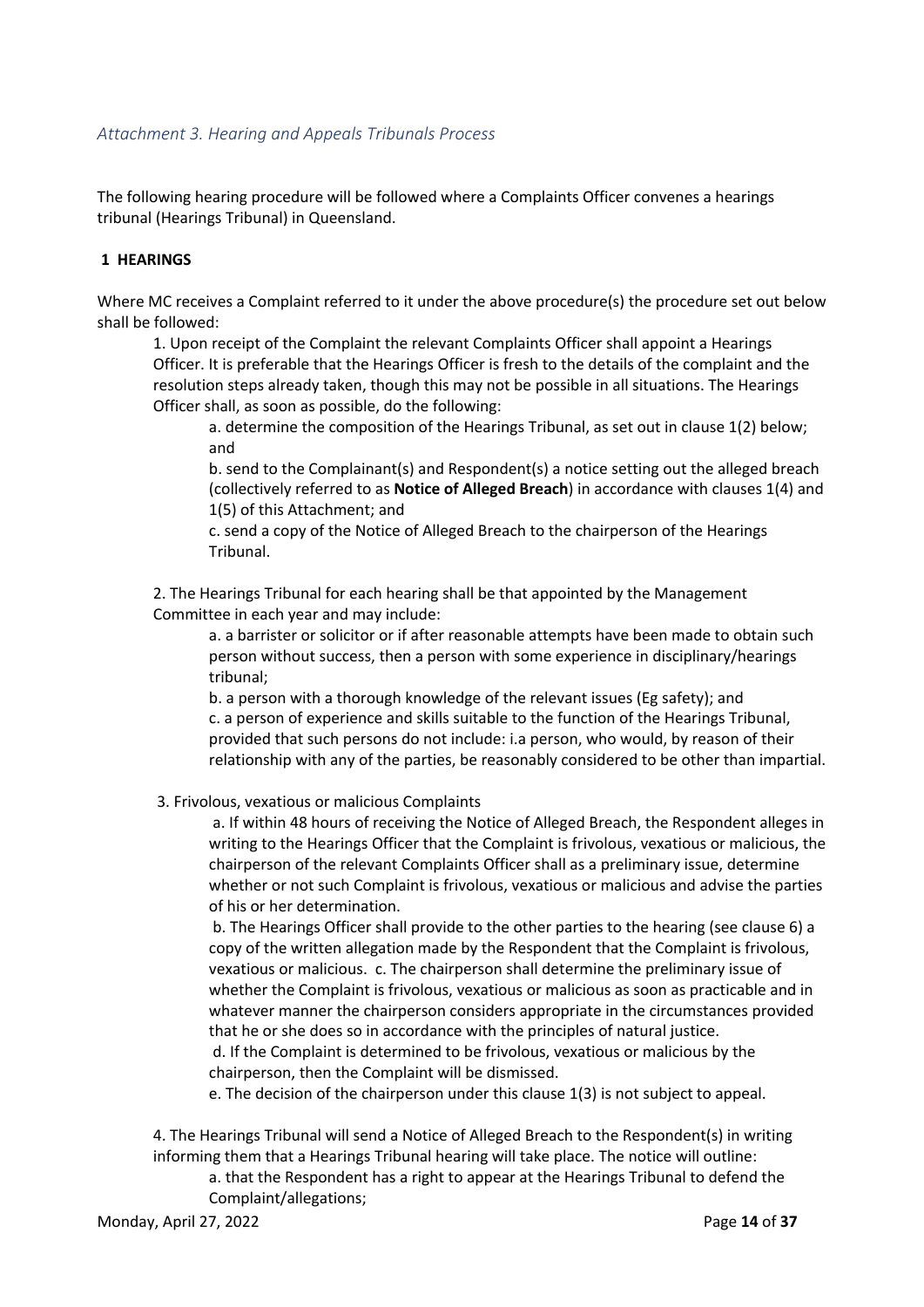b. the details of the Complaint and of all allegations, as well as the provision or clause of any policy, rule or regulation that has allegedly been breached;

c. the date, time and venue of the Hearings Tribunal hearing;

d. that verbal and/or written submissions can be presented at the Hearings Tribunal; e. that witnesses may attend the Hearings Tribunal to support the position of the Respondent/s;

f. an outline of any possible sanctions that may be imposed if the Complaint is found to be substantiated;

g. that legal representation will not be allowed.

h. that the respondent may be assisted by a support person at a Hearings Tribunal. For example, where the respondent is a minor, he or she should have a parent or guardian present. However a person cannot be a support person if he or she has been admitted to practice as a lawyer or worked as a trainee lawyer.

i. A copy of any information/documents that have been given to the Hearings Tribunal (e.g. investigation report findings) will be provided to the Respondent(s)

5.The Hearings Tribunal will send a Notice of Alleged Breach to the Complainant(s) in writing informing them that a Hearings Tribunal hearing will take place. The notice will outline:

a. that the Complainant has a right to appear at the Hearings Tribunal to support their Complaint/allegations;

b. the details of the Complaint, including any relevant rules or regulations the Respondent is accused of breaching;

c. the date, time and venue of the Hearings Tribunal hearing;

d. that verbal and/or written submissions can be presented at the Hearings Tribunal hearing;

e. that witnesses may attend the Hearings Tribunal hearing to support the Complainant's position; and

f. that legal representation will not be allowed.

g. A copy of any information/documents that have been given to the Hearings Tribunal (e.g. investigation report findings) will be provided to the Complainant.

6. The Hearings Tribunal shall hear and determine the alleged breach in whatever manner it considers appropriate in the circumstances (including by way of teleconference, video conference or otherwise) provided that it does so in accordance with the principles of natural justice. The purpose of the hearing shall be to determine whether the Respondent has committed a breach of any relevant rule, regulation or policy of MC. If the Hearings Tribunal considers that the Respondent has committed such a breach of this Policy, it may impose any one or more of the sanctions set out in clause 3 below.

7. The parties to the hearing shall include the Complainant, the Respondent, the relevant Complaints Officer and any relevant witnesses which the Hearings Tribunal considers necessary. 8. If upon receipt of the Notice of Alleged Breach the Hearings Tribunal considers that pending the determination of the matter the Respondent may put at risk the safety and welfare of the Complainant or others it may order that the Respondent be:

a. suspended from any role they hold with MC;

b. banned from any event or activities held by U3A Sunshine Coast; and/or

c. required not to contact or in any way associate with the Complainant or other person about whom the alleged breach relates, pending the determination of the hearing.

9. There is no right of appeal of the decision by a Hearings Tribunal under clause 1(8). 10. No party to the hearing may be legally represented. The chairperson of the Hearings Tribunal may grant leave for a party to the hearing to be legally represented where their livelihood or a proprietary right is at risk. The onus is on the party seeking representation to prove that livelihood or a proprietary right is at risk.

11. Each party to the hearing shall bear their own costs in relation to the hearing.

12. The Hearings Tribunal shall give its decision as soon as practicable after the hearing and the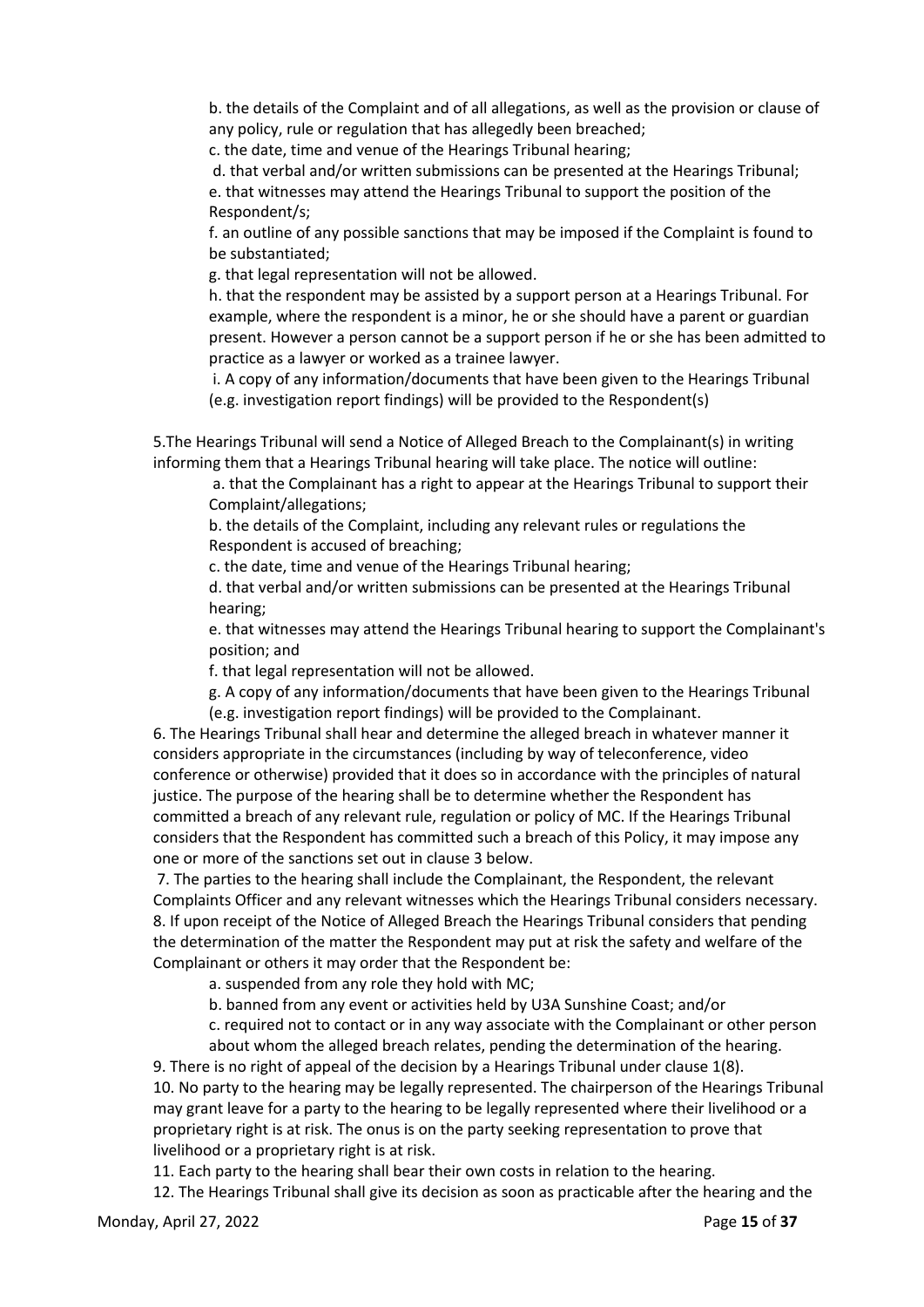Hearings Officer will deliver to the following a statement of the written reasons: a. the Complainant; b. the Respondent; and any other party represented in the hearing. 13. Each member of each Hearings Tribunal established under this Policy shall be indemnified by the Complaints Officer which appointed them from any claim or action for loss, damages, or costs made against them arising out of, or in connection with, their function as a member of the Hearings Tribunal. Each party appearing before a Hearings Tribunal shall release each member of that tribunal from any claim or action for loss, damages, or costs made against them arising out of, or in connection with, their function as a member of the Hearings Tribunal. If required by the tribunal each party will sign a document giving effect to such release.

14. All members of the Hearings Tribunal shall keep all matters relating to the hearing (including but not limited to the nature of the Complaint, information obtained before and during the hearing, and the decision of the Hearings Tribunal) confidential.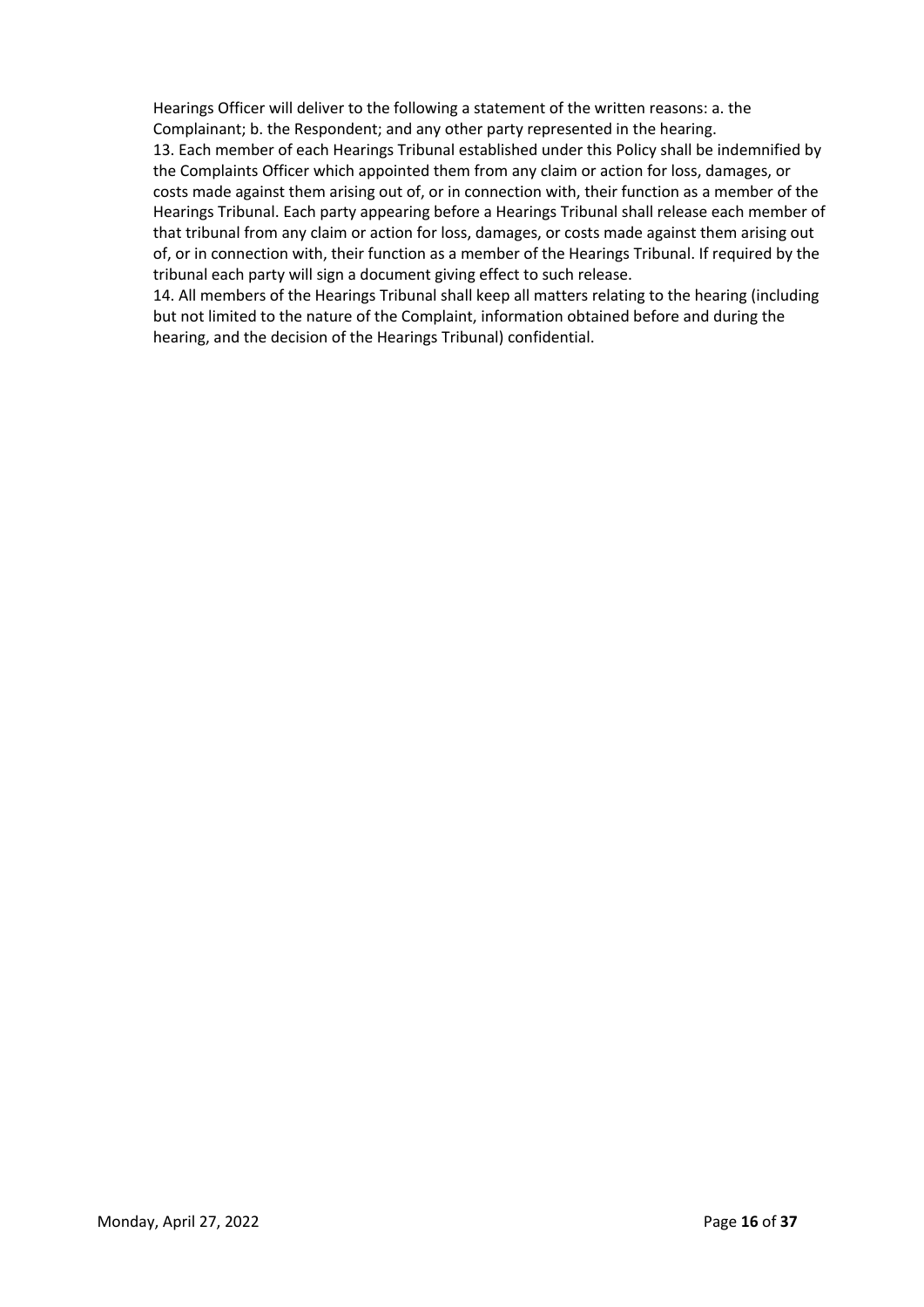# *2 APPEALS*

A party represented at a Hearings Tribunal may appeal a decision of that Hearings Tribunal on the sole ground that natural justice has not been provided at the hearing of the Hearings Tribunal.

1. An appeal against a decision of a Hearings Tribunal established by a Complaints Officer, shall be made to the appeals tribunal established by MC (Appeals Tribunal). Subject to the discretion of the chairperson of the Appeals Tribunal all appeals shall be heard at the principal place of business of MC.

2. There is only one right of appeal following the decision of the initial Hearings Tribunal. Any appeal must be solely and exclusively resolved by the Appeals Tribunal and the decision of such Appeals Tribunal is final and binding on the parties. There is no further right of appeal. It is agreed that no party to such appeal may institute or maintain proceedings in any external court or tribunal until they have exhausted their appeal rights under these procedures.

The process for such appeal is as follows:

a. the party wishing to appeal ("Appellant") shall within 72 hours of a Hearings Tribunal delivering its decision advise, in writing, the Hearings Officer of MC of their intention to appeal (**Notice of Intention to Appeal);**

b. as soon as possible after receipt of the Notice of Intention to Appeal, the Hearings Officer of MC shall advise the Management Committee; who will act as the Appeals Tribunal to hear and determine the appeal (which shall comprise of persons in accordance with clause 1(2) above but not the same persons who were part of the Hearings Tribunal that made the decision to which the appeal relates); and c. within 5 days of lodging the Notice of Intention to Appeal, (or such shorter time as determined by the Appeals Tribunal if there is urgency) the Appellant shall:

i.pay a non-refundable appeal fee of \$550.00 (including GST) to the Hearings Officer of MC; and ii.submit to the Hearings Officer of MC, four written copies of the grounds of appeal. The Hearings Officer of MC shall provide a copy of the grounds of appeal to the other party, to the chairperson of the Hearings Tribunal who made the decision which is the subject of the appeal and the chairperson of the Appeals Tribunal. If either of the requirements in this sub-clause are not met by the required time the appeal shall be deemed to be withdrawn;

d. Upon completion of the procedures in clauses 2(3)(a)-(c) above, the Hearings Officer of MC (as the case may be) shall determine a time and date for the hearing of the appeal and as soon as possible thereafter notify all parties to the appeal in writing of such details; and

(a) The procedure for the appeal shall be the same as the procedure for the Hearings Tribunal as set out in clause 1 of the Hearings section of this Attachment provided above.

4. An Appeals Tribunal may reject an appeal on the basis that the grounds of appeal are not satisfied.

- 5. Upon hearing the appeal the Appeals Tribunal may do any one or more of the following:
	- dismiss the appeal;
	- uphold the appeal;
	- impose any of the sanctions set out in clause 3 below; and/o
	- reduce, increase or otherwise vary any sanction imposed by the initial Hearings Tribunal.

6. Every member shall recognise and enforce any decision and penalty imposed by an Appeals Tribunal under this policy.

7. The Appeals Tribunal has no power to award costs and each party shall bear their own costs in relation to any appeal.

8. The hearing and appeal procedures set out above prevail over any other rules, regulations and policies of MC.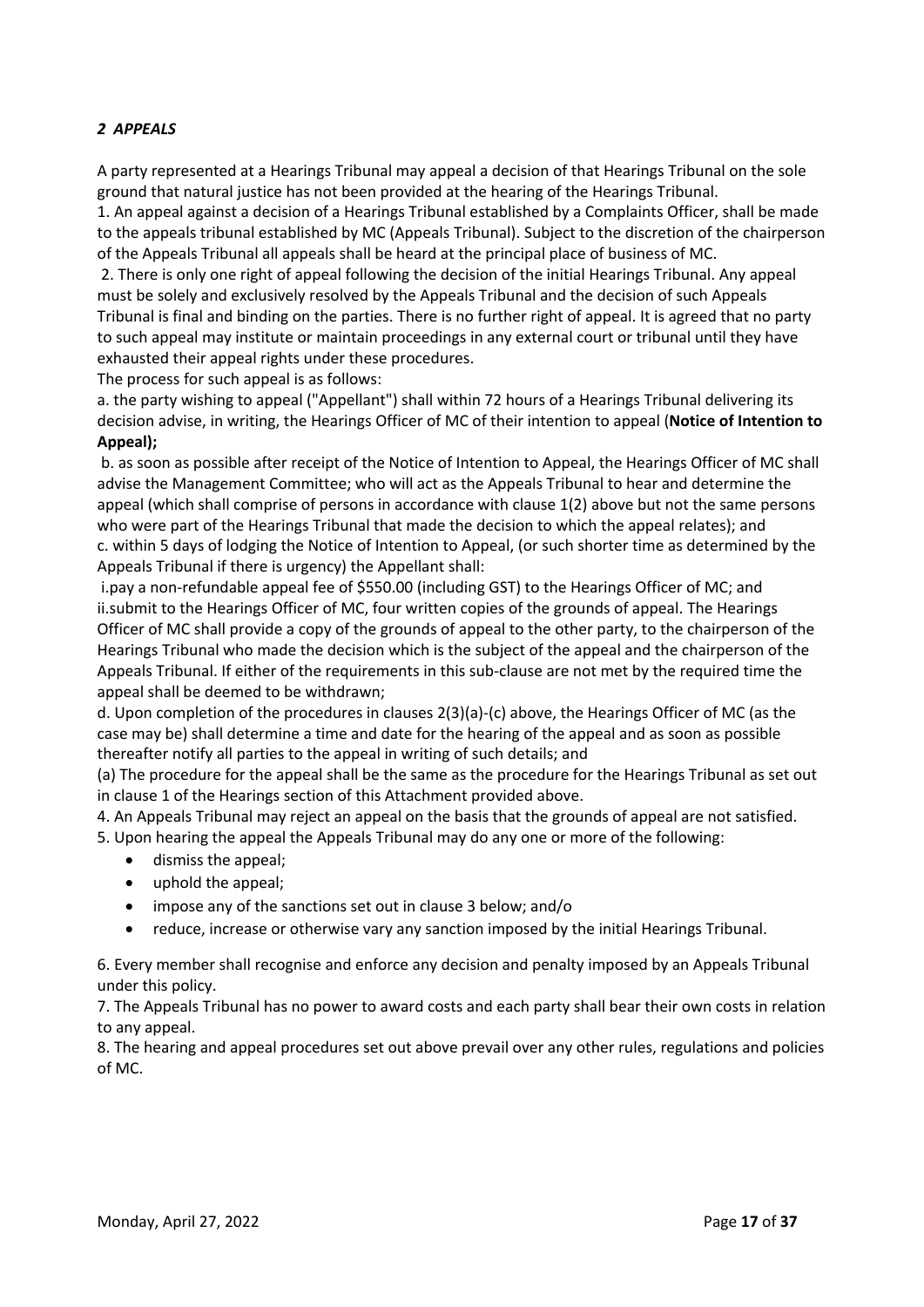# *3 SANCTIONS*

1. Any disciplinary measure imposed by a Hearings Tribunal or Appeals Tribunal must:

a. conform to the principles of natural justice;

b. be fair and reasonable;

c. be based on the evidence and information presented; and

d. be within the powers of the Hearings Tribunal and Appeals Tribunal to impose the disciplinary measure.

2. If a Hearings Tribunal or Appeals Tribunal considers that a person or organisation has breached a rule, regulation or policy of MC it may impose any one or more of the following penalties:

For breaches committed by individual persons. If the Hearings Tribunal or Appeals Tribunal considers that an individual person has breached a rule, regulation or policy, it may impose any one or more of the following penalties on such person:

i.direct that the offender attend counselling to address their conduct;

ii.recommend that MC terminate the appointment of the role which the offender holds with such organisation;

iii.(where there has been damage to property) direct that the offender pay compensation to the relevant organisation which controls or has possession of the damaged property;

iv.impose a monetary fine for an amount determined by the Hearings Tribunal; v.impose a warning;

vi.consider termination of membership under the association's constitution;

vii.any other such penalty as the Hearings Tribunal considers appropriate.

3. When imposing any form of discipline it will be accompanied by a warning that a similar breach of policy by that individual in the future may result in the imposition of a more serious form of discipline.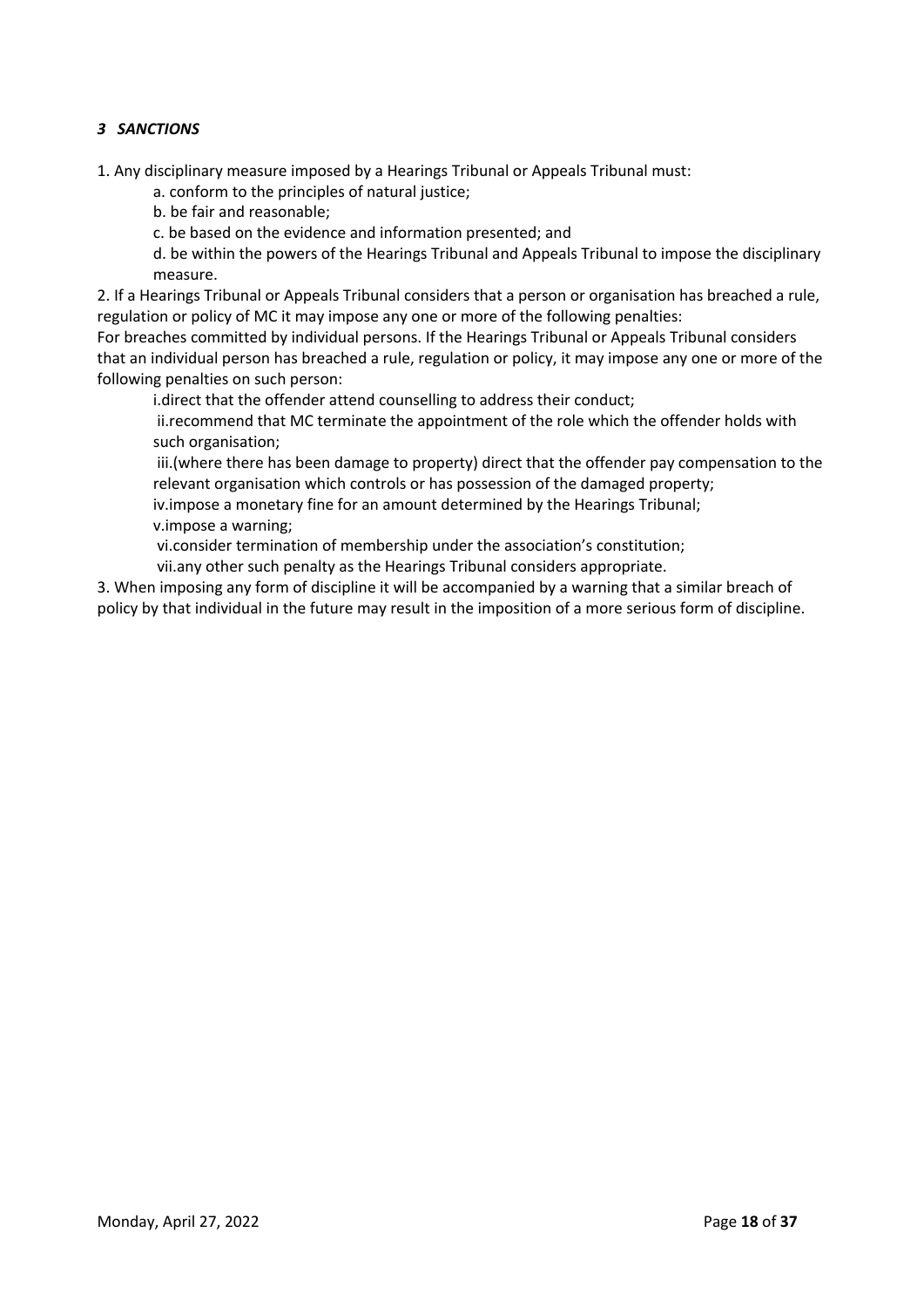# **5. COMMUNICATION/PUBLICATION POLICY Note: this policy is out of date and needs changes**

# **Policy Aim**

This policy provided guidelines for communicating about U3A with our members and also with the general public, raising awareness about U3A Sunshine Coast courses, events and activities. Communications Officer

cations Officer leads the Communication Plan<br>
is an annual Communication Plan<br>
prove any published piece of m<br>
and media outlets.<br>
psubmit U3A stories or articles to lust<br>
approve these articles. We have a designated Communications Officer, who reports to the Management Committee. This officer is responsible for approval of all/any communication from U3A Sunshine Coast. They are the information conduit. The Communications Officer leads the Communication Sub-Committee. The Communication Officer submits an annual Communication Plan to the Management Committee for approval.

# **Approvals**

The Communication Officer must approve any published piece of media purporting to be from U3A, including the website, social media and media outlets.

Tutors and Members are encouraged to submit U3A stories or articles to local media outlets, and on social media; the Communications Officer must approve these articles.

The Communications Officer must also approve the use of the U3A logo.

This requirement for approval applies equally  $\cancel{10}$  members or volunteers, and includes Management Committee members.

If deemed necessary the Communications Officer will consult with the Executive (President, Vice President, Secretary and Treasurer) before publication.

| Prepared<br>by: | Dawne Clark                 | To Be<br>Reviewed: |             | Document No:       | <b>P05</b>     |
|-----------------|-----------------------------|--------------------|-------------|--------------------|----------------|
|                 |                             | Print Date:        | 16 May 2022 | Version No:        | V <sub>1</sub> |
| Approved        |                             |                    |             | <b>Issue Date:</b> | 12/07/2016     |
| by:             | <b>Management Committee</b> |                    |             | Page No:           | 19 of 37       |

| Document No:       | P05            |
|--------------------|----------------|
| <b>Version No:</b> | V <sub>1</sub> |
| Issue Date:        | 12/07/2016     |
| Page No:           | 19 of 37       |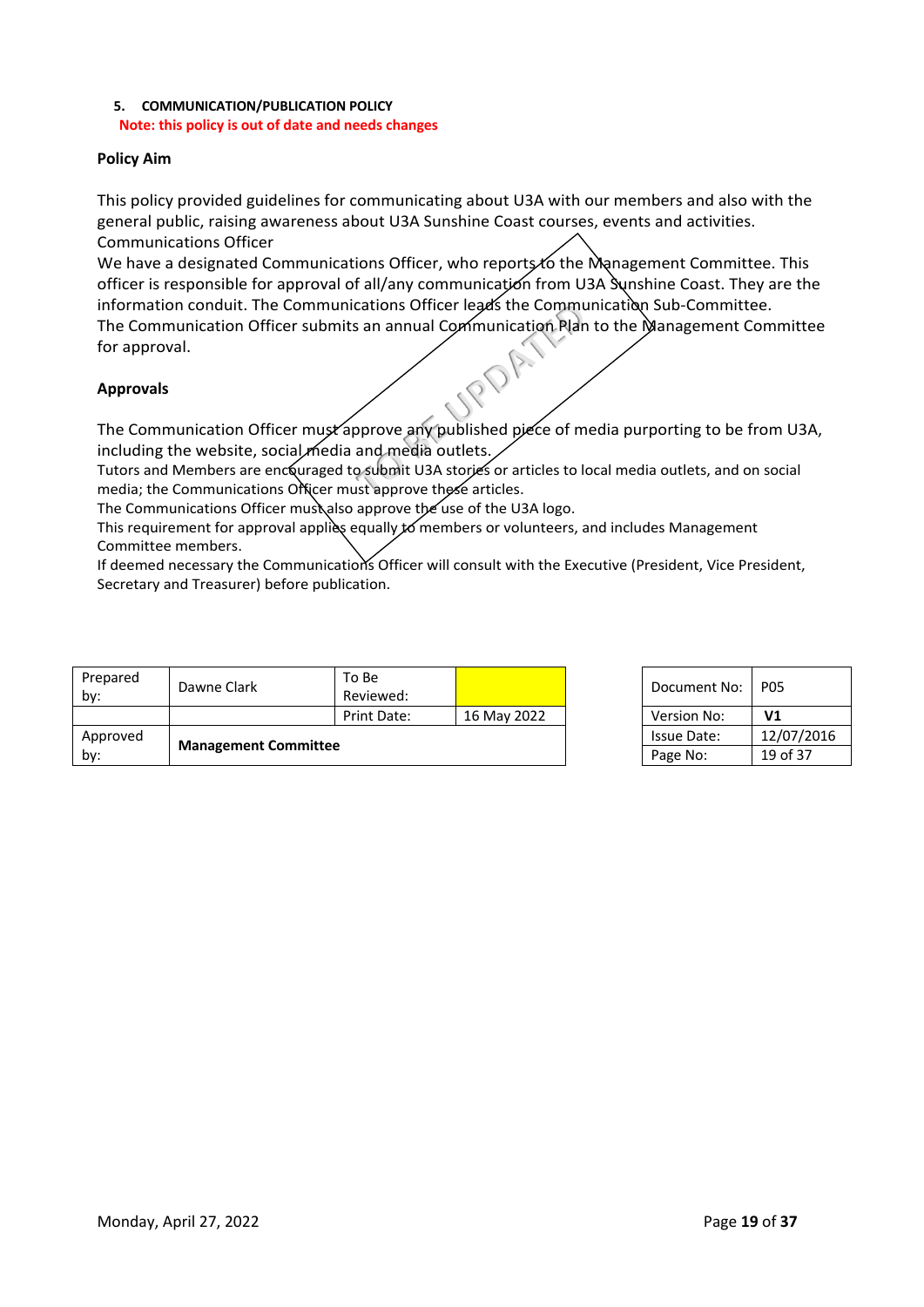# **6. DONATIONS TO CHARITIES POLICY**

# **Policy Aim**

This policy provides guidance for when members are approached to raise money for charitable purposes appropriately.

# **Scope**

As an organisation, funds raised under the U3A banner are entirely the property of U3A and can only be used to further the activities laid down in the constitution. They cannot be disbursed without the authority of the U3A Management Committee under any circumstances.

Requests must be referred to the Management Committee. These will be given sympathetic, pragmatic consideration if the proposal meets U3A criteria and is submitted prior to any agreement or arrangements being made.

# **Guidelines**

This is a sensitive matter and the organisation must avoid inappropriate distribution of funds; therefore:

- 1) No money can be raised to support any religious, political or otherwise sectarian objective.
- 2) No money can be raised to support any project that might be controversial in the context of the aims and objectives of U3A as stated in the constitution or defined as controversial by the U3A management committee.
- 3) In general, any approved donation would be expected to be linked to bodies or organisations already cooperating with U3A and where the aims, objectives and goodwill between those organisations and U3A may be enhanced by financial support.
- 4) Central funds are generally not available for charitable purposes. Any disbursement from central funds is severely restricted to educational objectives e.g. the bursaries provided to selected and defined USC students, the details of which and the criteria for their granting being available separately.
- 5) Members are obliged to discuss possible involvement in fund raising with the Course Tutor or a Management Committee member at the conception stage of any project to avoid later complications, disappointment or embarrassment.

# **Summary**

In summary, U3A is not an organisation where fund raising for charity is appropriate. Very rarely, members might find themselves in a position where, while operating under the U3A banner, a goodwill financial gesture seems appropriate. The U3A Management Committee must first approve any proposals.

| Prepared<br>by: | Brenda Davies               | To Be<br>Reviewed: |             | Document No:       | <b>P06</b>     |
|-----------------|-----------------------------|--------------------|-------------|--------------------|----------------|
|                 |                             | Print Date:        | 16 May 2022 | Version No:        | V <sub>1</sub> |
| Approved        |                             |                    |             | <b>Issue Date:</b> | 20/03/2015     |
| bv:             | <b>Management Committee</b> |                    |             | Page No:           | 20 of 37       |

| Document No: | PO6            |
|--------------|----------------|
| Version No:  | V <sub>1</sub> |
| Issue Date:  | 20/03/2015     |
| Page No:     | 20 of 37       |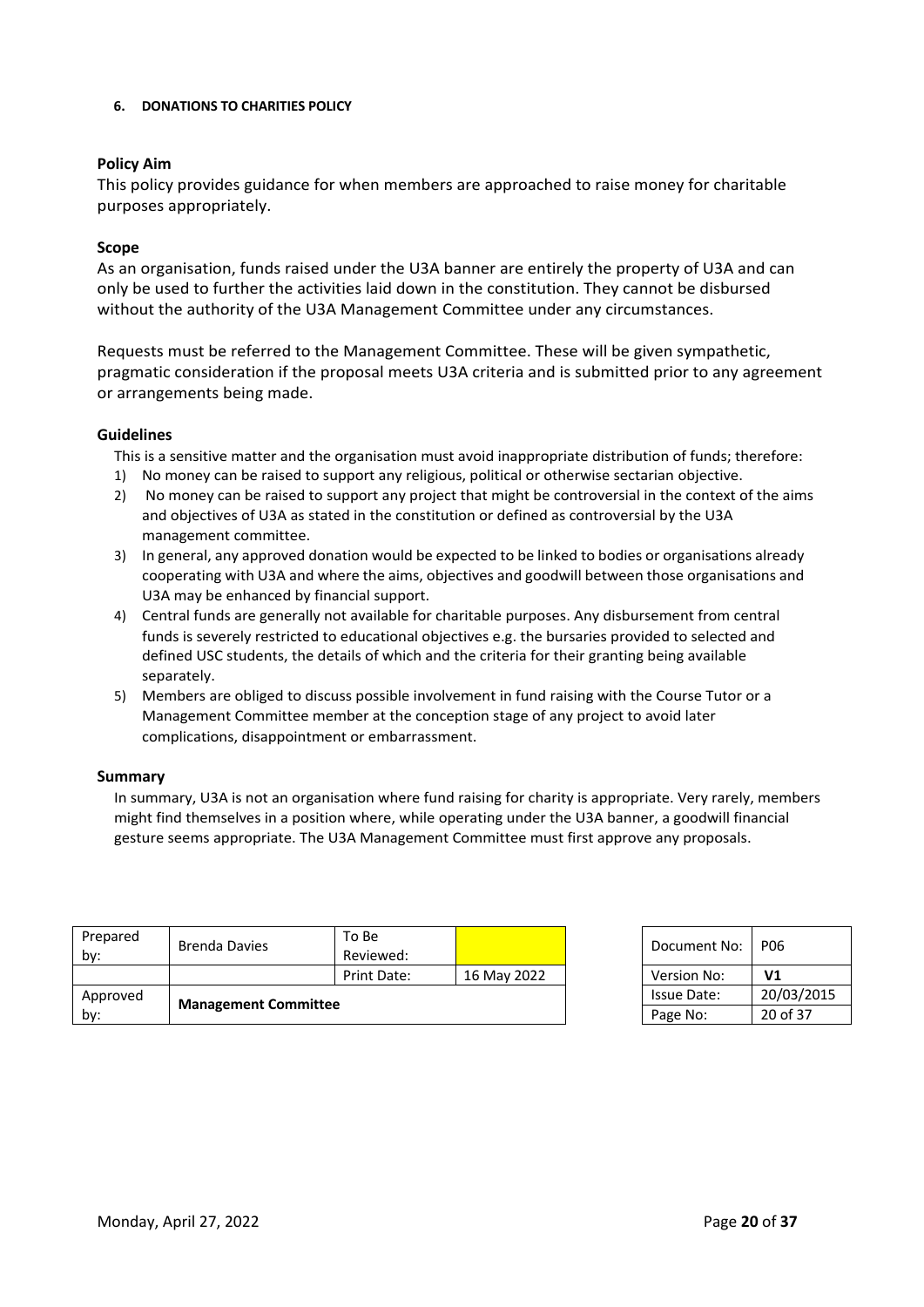# **7. EXCURSIONS POLICY**

# **Policy**

This policy provided guidelines for excursion organisers.

# **Scope**

U3A conducts various bus trips/excursions for members from time to time. These are generally of a cultural nature and often involve coach transport to Brisbane to theatres or art galleries.

- The Management Committee must approve all excursions in advance. The proposing member should research, then inform on venue, cost, transport and any other relevant details
- The excursion should be cost neutral to U3A, i.e. all entry, bus fare, catering etc. to be shared equally by the participants
- The organiser(s) will prepare an outline to be advertised via Web, Facebook and bulk mail as required
- The invitation to attend is to be sent to *all members* via Bulk mail.
- Participants must pay in full, in advance
- Bus trips are excursions, not classes. non-U3A members (that includes spouses/partners) will not be permitted to attend. Participants must be financial U3A Sunshine Coast members
- If a popular excursion fills quickly, a second excursion to the same event may be arranged. If the member-organiser is required to attend the second excursion as escort, they do not have to pay, but will be paid for by U3A
- If a member withdraws for any reason:
	- o there is no refund for the bus, an
	- o there is no refund for other components of the outing, unless their spot is taken by another member.

| Prepared<br>by: | Brenda Davies | To Be<br>Reviewed:                    | <b>May 2020</b> |  | Document No:       | <b>P07</b>     |
|-----------------|---------------|---------------------------------------|-----------------|--|--------------------|----------------|
|                 |               | Print Date:                           | 16 May 2022     |  | Version No:        | V <sub>2</sub> |
| Approved        |               |                                       |                 |  | <b>Issue Date:</b> | 30 May 2020    |
| by:             |               | <b>Management Committee, May 2020</b> |                 |  | Page No:           | 21 of 37       |

| Document No:       | P07            |
|--------------------|----------------|
| Version No:        | V <sub>2</sub> |
| <b>Issue Date:</b> | 30 May 2020    |
| Page No:           | 21 of 37       |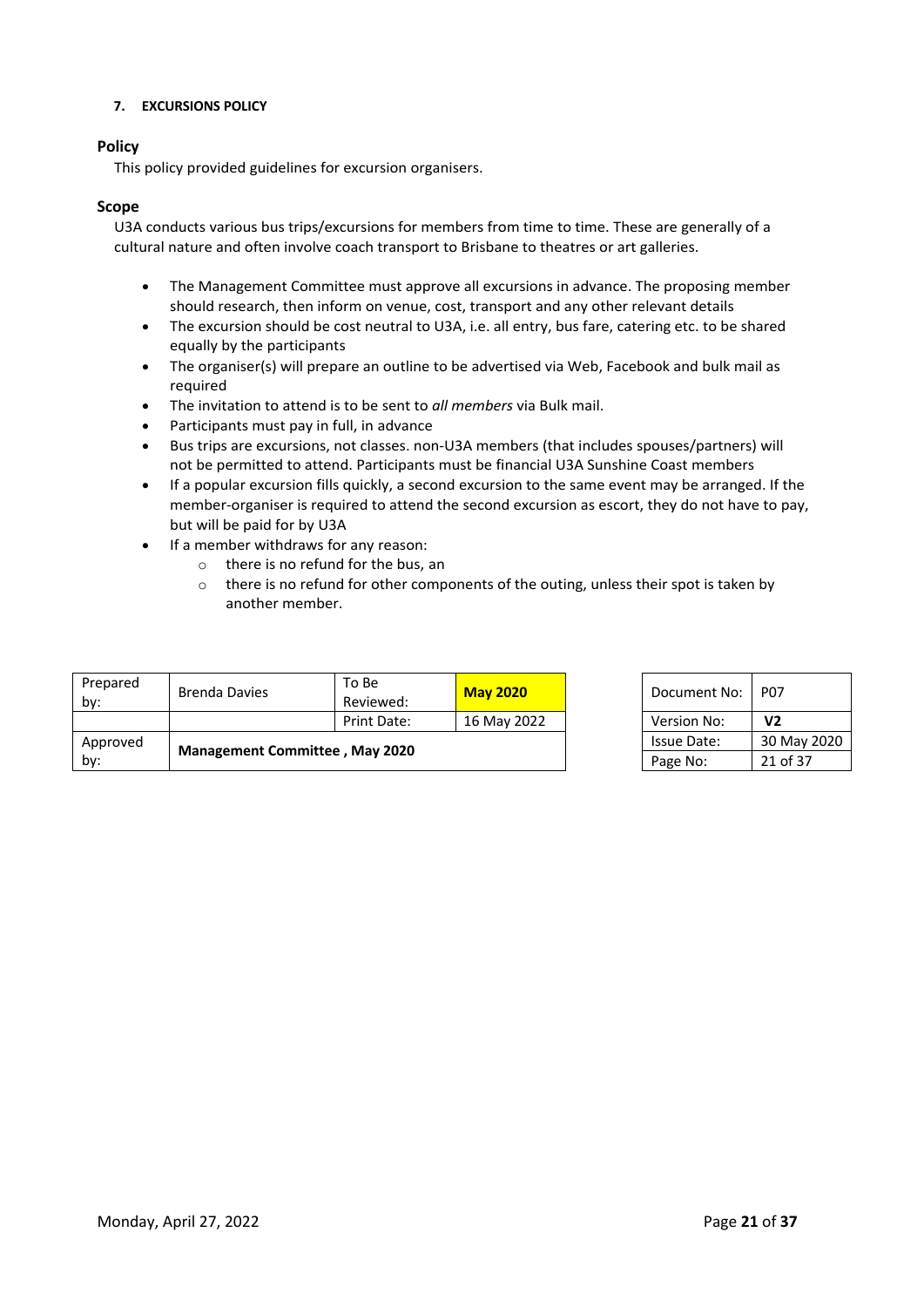#### **8. HONORARY MEMBER POLICY**

# **Policy**

This policy outlines the terms for granting Honorary Membership.

# **Scope**

- Honorary Membership can be granted to members who give exceptional service to the organisation, such as tutors or office volunteers, but do not participate in any U3A activities.
- Honorary members may not join any classes or, participate in member excursions or events
- Honorary Members do not have voting rights
- Nominations for Honorary Members, which will generally be brought forward by the Tutor and Courses Coordinator, must be ratified by the Management Committee
- The offer will be made to the individual who will be an Honorary member for insurance purposes.

| Prepared<br>by: | Dawne Clark                 | To Be<br>Reviewed: |             | Document No:       | <b>P08</b>     |
|-----------------|-----------------------------|--------------------|-------------|--------------------|----------------|
|                 |                             | Print Date:        | 16 May 2022 | <b>Version No:</b> | V <sub>1</sub> |
| Approved        |                             |                    |             | <b>Issue Date:</b> | 16/02/2018     |
| by:             | <b>Management Committee</b> |                    |             | Page No:           | 22 of 37       |

| Document No: | PO8        |
|--------------|------------|
| Version No:  | V1         |
| Issue Date:  | 16/02/2018 |
| Page No:     | 22 of 37   |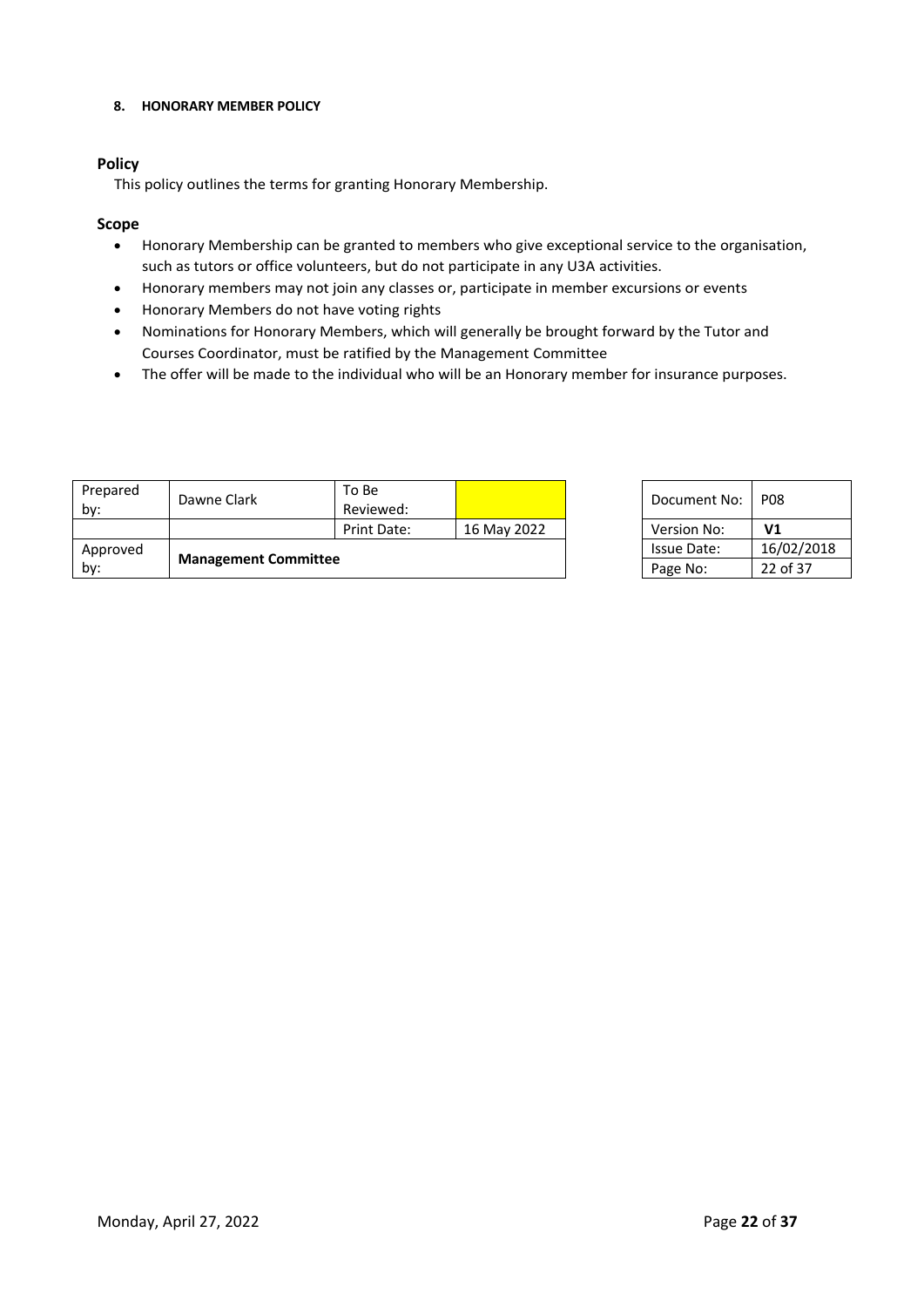#### **9. MEETING PROCEDURES**

#### **Note: this policy is incomplete, only addresses AGM**

#### **Preamble**

This document provides guidelines for the conduct of official Meetings of the Organisation:

- Annual General Meeting (AGM)
- General Meeting
- Management Committee Meeting

These guidelines are in accordance with the U3A Sunshine Coast Constitution.

# **Annual General Meeting (AGM)**

The Annual General Meeting (AGM) must be held within 6 months of the end of U3A Sunshine Coast's financial year, which is 31 December.

e U3A Sunshine Coast Constitution.<br>
De held within 6 months of the end<br>
rembers of the date, time & place, a<br>
didates' profiles, the Agenda, Minut<br>
rewailable no later than 14 days prior The Secretary calls the AGM and notifies members of the date, time & place, and calls for nominations for the MC, one month prior to the AGM. Candidates' profiles, the Agenda, Minutes of the previous meeting, and audited financial statements are made available no later than 14 days prior to the AGM.

Nominees' profiles are displayed at the registered office and the website for at least 7 days prior to the meeting.

At the AGM, the Management Committee (MC) presents to financial members, the audited financial report for adoption, and reports on the activities  $\&$  achievements for the year.

At the entrance to the AGM venue, attending members must sign the Attendance register. All apologies are noted in the Apologies register. The Secretary maintains an Attendance register for all meetings.

Following the opening welcome by the President, bursaries are presented to the recipients; the guest speaker &/or patron gives an address (guests are then invited to take their leave of proceedings so that the AGM can commence in earnest).

Apologies for absence are accepted from the floor; the President seeks permission from attending members to adopt the previous AGM's minutes; the President presents the annual report; motions

| Prepared<br>by: | Dawne Clark                 | To Be<br>Reviewed: |             | Document No:       | P <sub>09</sub> |
|-----------------|-----------------------------|--------------------|-------------|--------------------|-----------------|
|                 |                             | Print Date:        | 16 May 2022 | Version No:        | V <sub>1</sub>  |
| Approved        |                             |                    |             | <b>Issue Date:</b> | Unknown         |
| by:             | <b>Management Committee</b> |                    |             | Page No:           | 23 of 37        |

| Document No: | PO <sub>9</sub> |
|--------------|-----------------|
| Version No:  | V1              |
| Issue Date:  | Unknown         |
| Page No:     | 23 of 37        |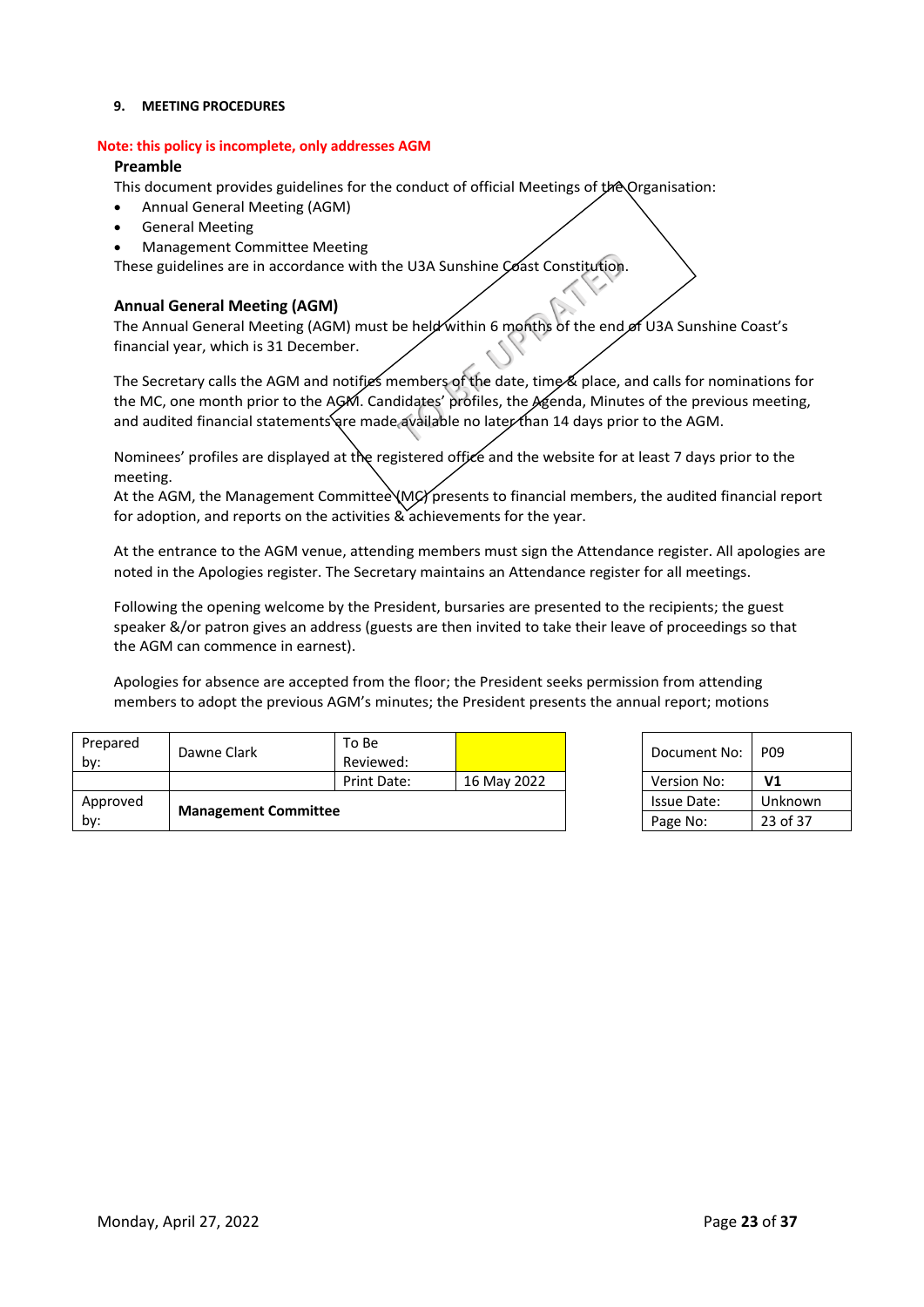#### **10. NURSING VOLUNTEER PROGRAM PROCEDURES**

# **Note: this committee has been disbanded, the Policy is not currently required Policy**

At a meeting between U3A Sunshine Coast and the USC School of Nursing in 2015, it was the agreed that the following procedures will be followed in when recruiting U3A members as volunteers.

# **Scope**

- School of Nursing will contact the U3A Secretary when volunteers are required.
- The Secretary informs U3A management of the request and gets approval to proceed.
- The membership will be notified of the call for volunteers.
- All contact will then be directly between volunteers and USC, not through U3A.
- Volunteers will be contacted by School of nursing and sent a timetable. They then choose when they are available to volunteer.
- The U3A Secretary when volunteers and agement of the request and gets ap<br>d of the call for volunteers.<br>between volunteers and USC, not the<br>School of nursing and sent a timetal<br>to attend a preparative session at School of n U3A members will be expected to attend a preparative session at School of Nursing before they are accepted for volunteering.
- Volunteers recruited through must be current members.
- U3A members may also chosse to volunteer at USC in response to public advertising and be "recruited as a member of the public', not recruited specifically as a member of U3A.
- Particular details regarding parking refund arrangements will be organised by School of Nursing and will be further explained to volunteers at time of participation.
- Any feedback from U3A volunteers will be directly with the School of Nursing, not through U3A.
- U3A will have little further involvement until a new recruitment drive may be required in the future. This will be on a needs basis and may vary from year to year.
- A general courtesy report will be sent by School of Nursing to U3A Management annually. It will not contain any volunteer details.
- A courtesy feedback report from the U3A Management or the coordinator back to the School of Nursing may also be appropriate.
- U3A Management has agreed that the relevant points in the **U3A Policy-Participation in USC Research Projects**

document have been met.

| Approved<br>by: | <b>Management Committee</b> |                    |             | Page No:     | 24 of 37        |
|-----------------|-----------------------------|--------------------|-------------|--------------|-----------------|
|                 |                             |                    |             | Issue Date:  | 20/03/2015      |
|                 |                             | Print Date:        | 16 May 2022 | Version No:  | V <sub>1</sub>  |
| Prepared<br>by: | <b>Brenda Davies</b>        | To Be<br>Reviewed: |             | Document No: | P <sub>10</sub> |
|                 |                             |                    |             |              |                 |

| Document No:       | P10        |
|--------------------|------------|
| Version No:        | V1         |
| <b>Issue Date:</b> | 20/03/2015 |
| Page No:           | 24 of 37   |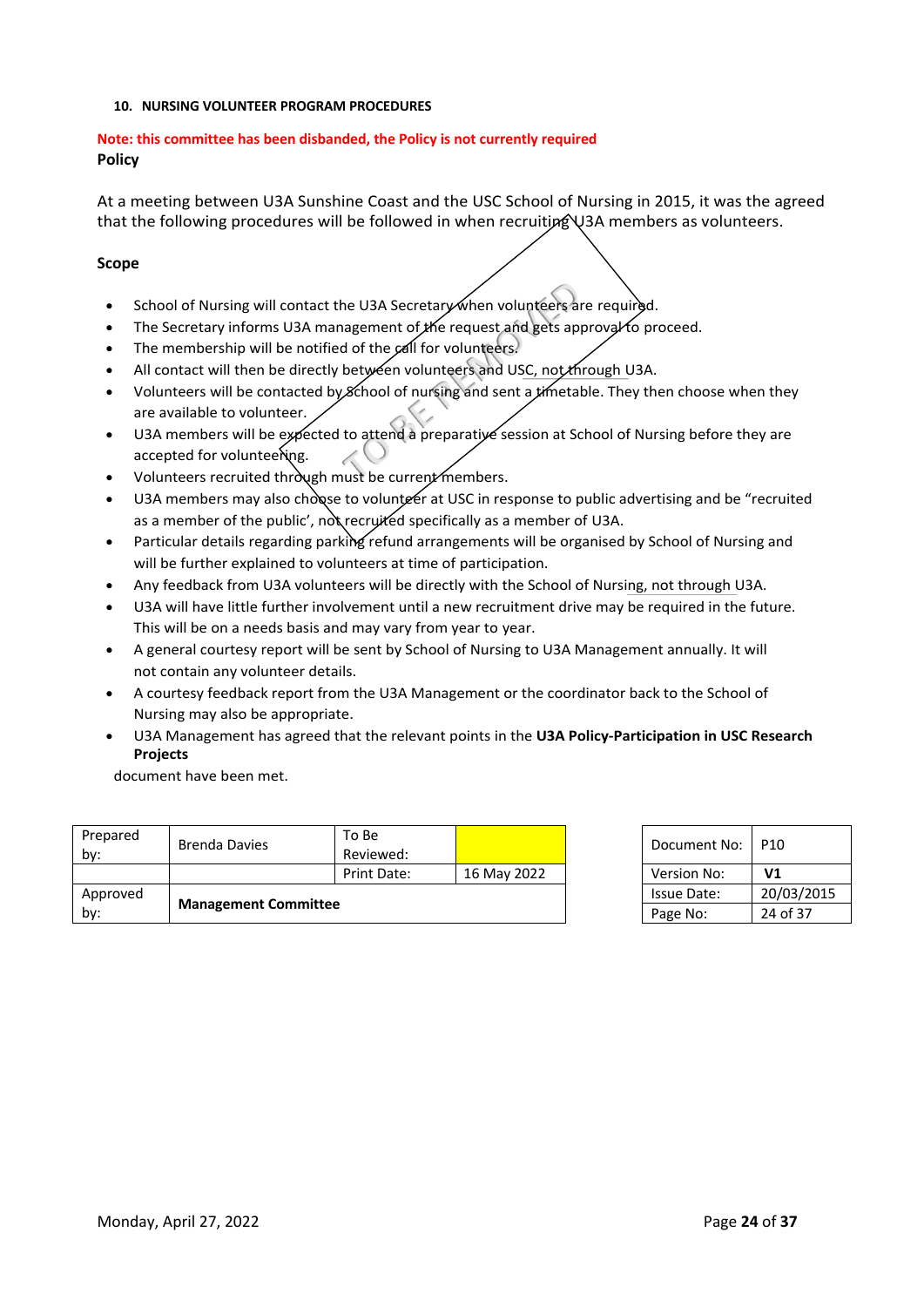#### **11. OUTSIDE REQUESTS POLICY**

#### **Policy**

This policy covers guest speaker and event/product promotion from commercial businesses and non-commercial organisations.

#### **Scope**

- **1** No outside requests for access to our members be accepted from commercial entities either for group email or as guest speakers
- **2** Outside requests from humanitarian/NFP organisations/government bodies for access to our members as guest speakers be considered on their merits by the Management Committee
- **3** When approved by the Management Committee, the request be passed on to the appropriate person (e.g. Lecture Series Coordinator) to make arrangements.
- **4** These guest speaker opportunities are to be scheduled in the normal way in the Courses List and e-Voice and not by special group email.
- **5** When approved by the Management Committee, the events can only be publicised on the Website or e- Voice.
- **6** These events are not to be promoted individually by group mail to members.
- **7** Individual Tutors/Classes may invite outside guest speakers to classes and they will be treated as any other visitor to a class. Invited guests are welcome, while unsolicited visitors are not.
- **8** If U3A Sunshine Coast seeks/accepts sponsorship from any corporate/commercial organisation for a special event or project, we will pay back in kind by providing promotional opportunities such as exhibition space and display of advertising or logo in event programs.
- **9** The membership database will not be used for unsolicited direct advertising.

| Prepared<br>by:                    | Dawne Clark | To Bel<br>Reviewed: |             | Document No: | P11            |
|------------------------------------|-------------|---------------------|-------------|--------------|----------------|
|                                    |             | Print Date:         | 16 May 2022 | Version No:  | V <sub>1</sub> |
| Approved                           |             |                     |             | Issue Date:  | 01/01/2017     |
| <b>Management Committee</b><br>by: |             |                     |             | Page No:     | 25 of 37       |

| Document No: | P11            |
|--------------|----------------|
| Version No:  | V <sub>1</sub> |
| Issue Date:  | 01/01/2017     |
| Page No:     | 25 of 37       |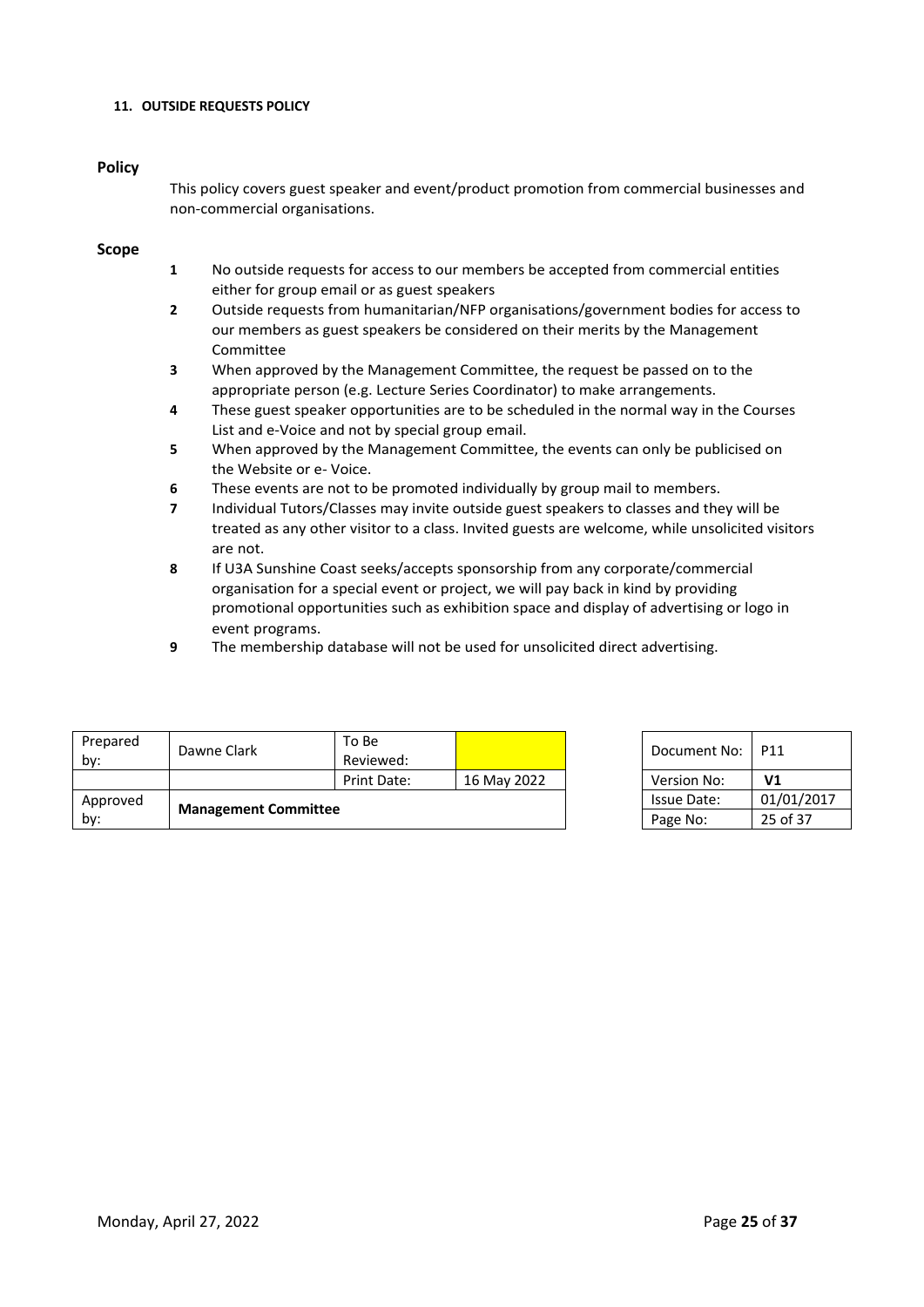#### **12. PARTICIPATION IN RESEARCH PROJECTS**

# **Policy**

This policy provides the procedures to be followed when requests are made for U3A Sunshine Coast members to take part in academic research.

#### **Requests**

We will only accept requests for our members to participate if:

- The Project has the approval of the Human Resources Ethics Committee
- There is a guarantee of Confidentiality/Privacy for our members
- U3A Sunshine Coast is indemnified against any possible claim directly related to the Project
- We receive a feedback report on the level of U3A participation (except when the research is entirely online) and the result of the research.

#### **Procedure**

When a request is made for our Participation in a Research Project:

- Requests are to made via the Secretary
- The request will be considered by the full Management Committee for Approval
- An email with full details will be sent to all members on our membership data base
- All further communication will be directly between the researcher(s) and the participating members
- Feedback report to be forwarded to U3A via our Secretary

| Approved<br>by: | <b>Management Committee</b> |                    |             | Issue Date:<br>Page No: | 26 <sub>0</sub> |
|-----------------|-----------------------------|--------------------|-------------|-------------------------|-----------------|
|                 |                             | Print Date:        | 16 May 2022 | Version No:             |                 |
| Prepared<br>bv: |                             | To Be<br>Reviewed: |             | Document No:            | P <sub>12</sub> |

| Document No: | P <sub>12</sub> |
|--------------|-----------------|
| Version No:  |                 |
| Issue Date:  |                 |
| Page No:     | 26 of 37        |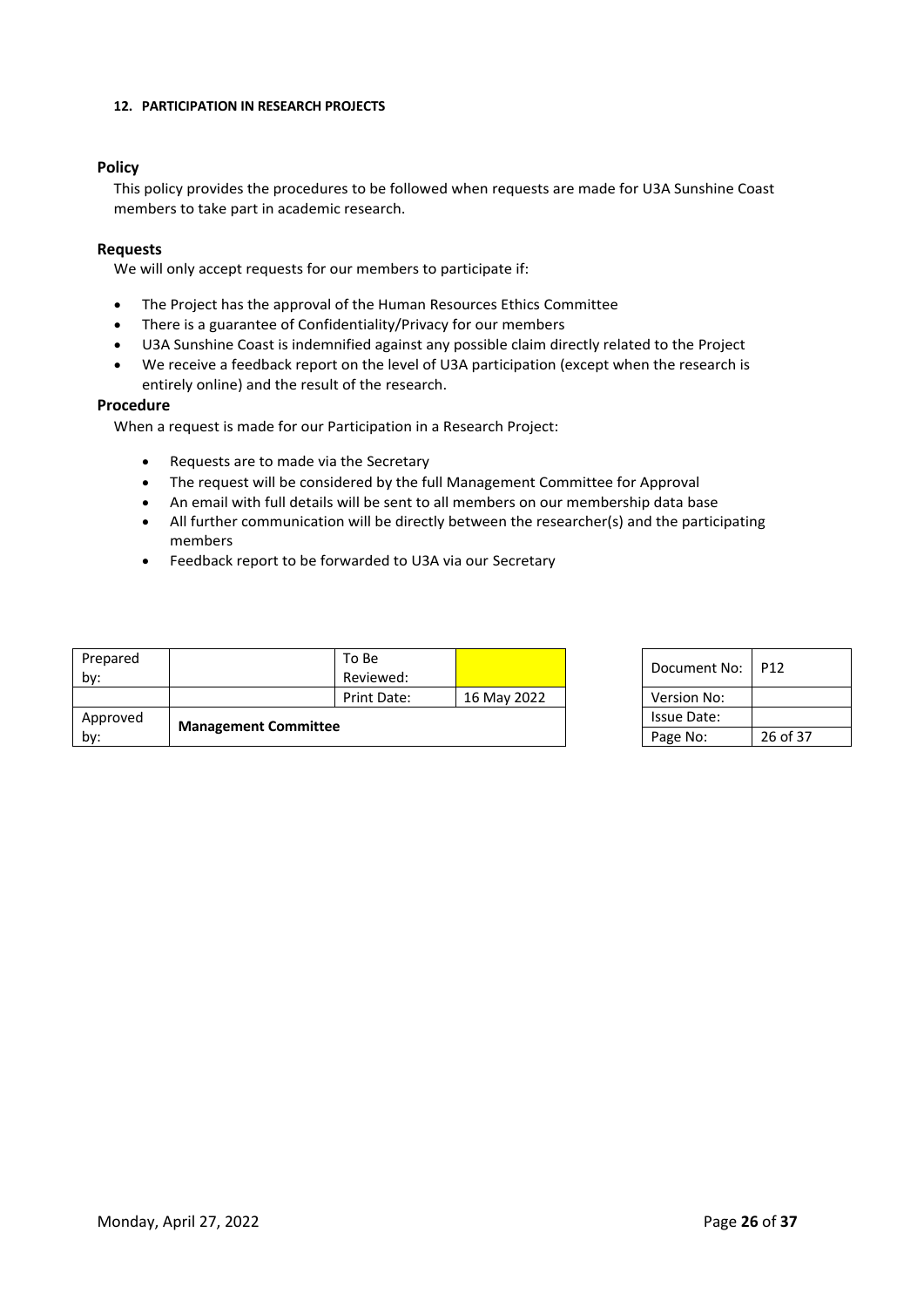#### **13. PRIVACY POLICY**

# **Policy**

This policy outlines the protection of members and their personal information.

#### **Scope**

- 1. U3A Sunshine Coast collects personal information from tutors and members including their names, postal and email addresses and phone numbers for the purpose of informing members of U3A activities.
- 2. Members who volunteer to assist the organisation may be asked to provide details of their qualifications and experience to the Management Committee; such details however will not be published in any way without the express permission of the individual named.
- 3. The Management Committee may reveal such personal information about tutors as is necessary to inform members about relevant courses, unless instructed by tutors not to do so. Where the tutor has requested privacy, access to the personal information of that tutor will be restricted to members of the Management Committee.
- 4. The gathering of personal information will be carried out by accessing the organisation's database or any form that the Management Committee prescribes.
- 5. No personal information will be gathered about a person from a second party, unless that person provides written permission.
- 6. Disclosure of personal information will be restricted to the primary purpose of conducting classes for members and such other activities as the Management Committee may determine, and maintaining a database of member and tutor information for administration purposes.
- 7. Personal information of members will not be made available for any marketing exercise external to the organisation, or for any surveys of any kind.
- 8. The total database of members information may be used to make a general appeal to all members inviting them to participate in surveys or other activities approved by the Management Committee.
- 9. All reasonable steps will be taken to ensure that the personal information collected is accurate, complete, up- to-date, and that the information is not misused
- 10. Access to the database is restricted to persons authorised by the Management Committee.
- 11. This policy document will be available on the U3A Sunshine Coast website or obtainable from the office upon request. In addition, all tutors will be informed of this policy.

| Prepared<br>by: | Brenda Davies               | To Be<br>Reviewed: |             | Document No: 1     | P13            |
|-----------------|-----------------------------|--------------------|-------------|--------------------|----------------|
|                 |                             | Print Date:        | 16 May 2022 | Version No:        | V <sub>1</sub> |
| Approved        |                             |                    |             | <b>Issue Date:</b> | 18/09/2015     |
| by:             | <b>Management Committee</b> |                    |             | Page No:           | 27 of 37       |

| Document No:       | P13            |
|--------------------|----------------|
| <b>Version No:</b> | V <sub>1</sub> |
| Issue Date:        | 18/09/2015     |
| Page No:           | 27 of 37       |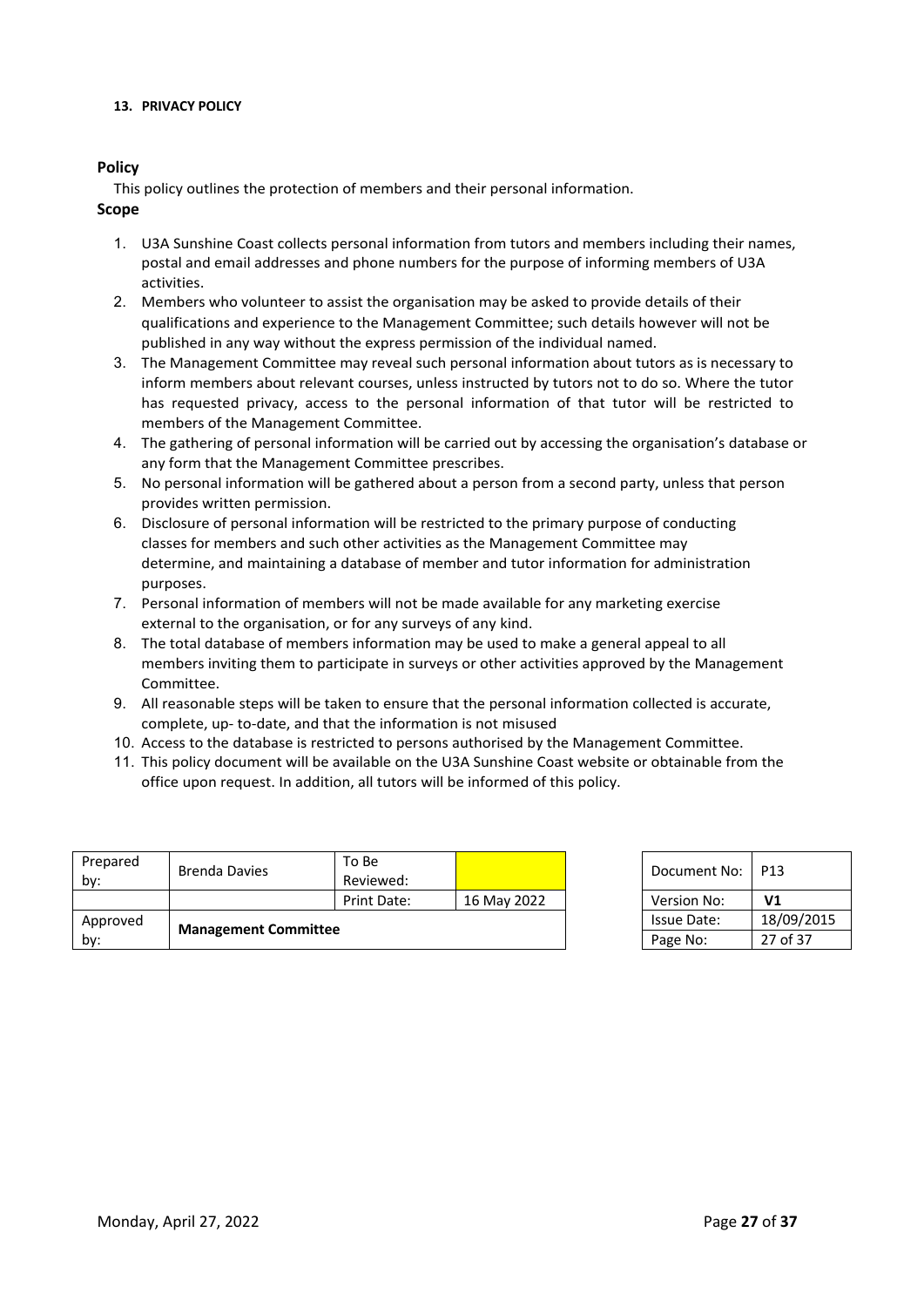#### **14. REFUND POLICY AND PROCEDURES**

#### **Policy Aim**

This policy aims to provide guidance for members requesting a refund of venue fees, It is to assist members and volunteers understand where refunds are applicable and how to apply for a refund. It is our aim to accommodate member's requests at all times dealing with fairness to both the member and the organisation

# **Legislative Framework**

The following frameworks and advice were reviewed and considered in developing this policy Australian Competition and Consumer Commission – Consumer Rights Australian Consumer Law – Consumer Guarantee Guide Queensland Government, Office of Fair Trading

# **Try Before You Enroll**

If you are unsure that the class outline will suit your requirements, we offer this option where you may attend the activity twice before enrolling, to see if it meets your expectation and level of involvement. However, this can only be accommodated if there is a vacancy in the class and the Tutor has been informed and agrees.

# **Refunds will be given for the following:**

# **Tutor Action Course Cancelled**

If a class has been cancelled prior to the beginning of team due to the Tutor being unavailable you may apply for a refund. Your request should be emailed to the Treasurer, giving your name, your membership number, the class number and your bank account details. Refunds will only be processed through a direct debit into your bank account

#### **Course Withdrawn**

If a Tutor withdraws from a class during the semester, a refund will apply if the remaining fee is \$10.00 or more. The same process outlined above applies, a request to the Treasurer with the relevant details.

# **Member Action Change of Mind**

If a member has changed his/her mind and wishes to withdraw from a class, refunds will only be given prior to the commencement of the class at the beginning of the semester, and with a venue fee over \$20. Refund requests are to be made in writing to the Treasurer, giving your membership name and number, the course number, the venue fee and your bank account details for a direct debit. Refunds will be paid in 21 days of the request.

# **Transfer from One Class to Another**

Members may transfer from class to class, if there is a vacancy. Members are advised to enroll in the new class without paying the venue fee and then advise the Student Services Coordinator by email of the transfer. Information to be provided, your name and membership number the course number you are withdrawing form and the new course you have enrolled in. In this case refunds will only be given if the difference is \$20 or more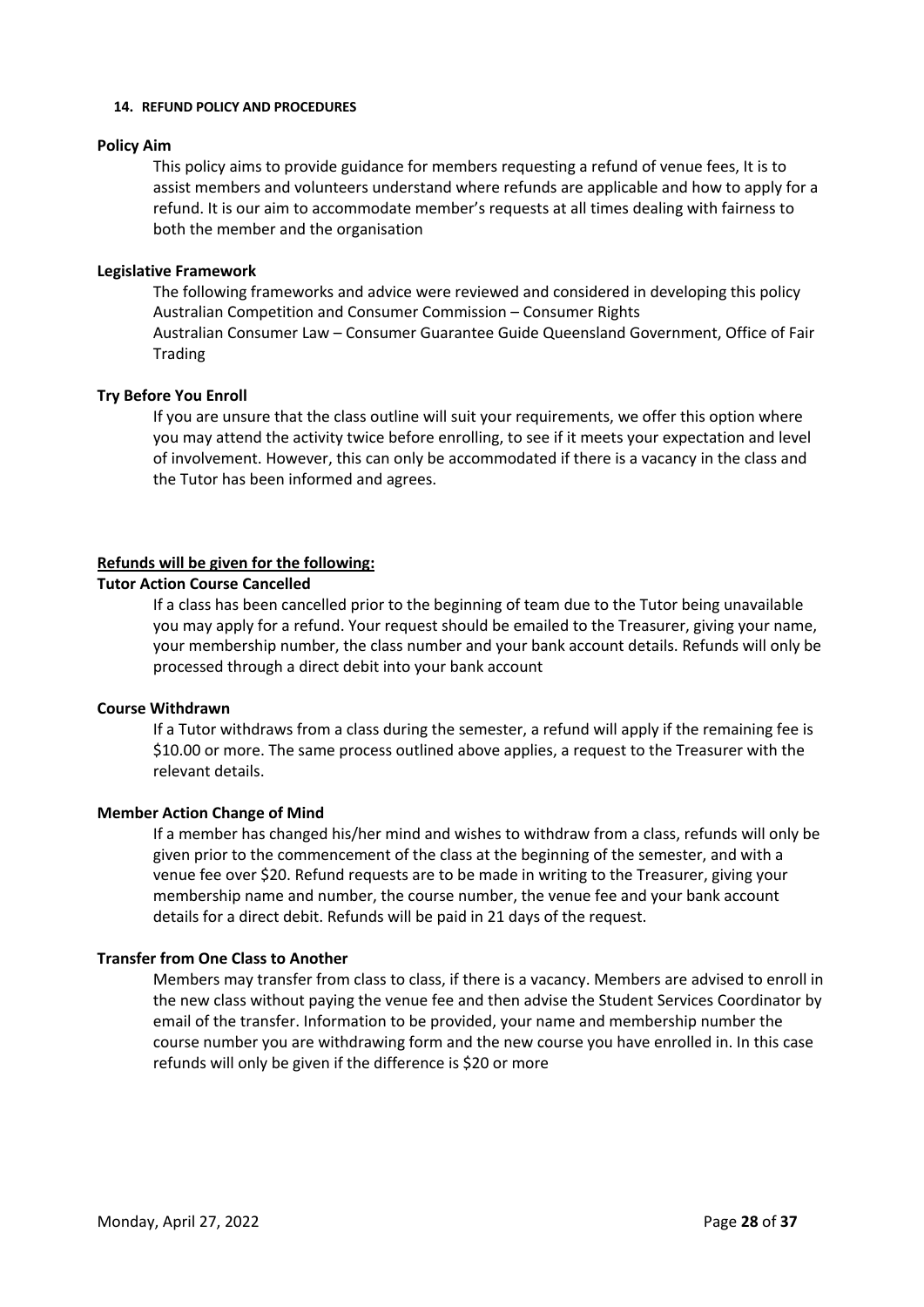# **Special Circumstances**

Refunds may be given in a situation which is totally beyond the control of our member and would make it impossible for the member to attend or participate in their intended course. In such a case the member should apply, in writing by email, to the Treasurer giving the reason for the request. All such requests will be considered sympathetically by the Treasurer.

| Approved<br>by: | <b>Management Committee</b> |                    |             | <b>Issue Date:</b><br>Page No: | 29 <sub>0</sub> |
|-----------------|-----------------------------|--------------------|-------------|--------------------------------|-----------------|
|                 |                             | Print Date:        | 16 May 2022 | Version No:                    | V <sub>1</sub>  |
| Prepared<br>by: | E Walker                    | To Be<br>Reviewed: |             | Document No:                   | P <sub>14</sub> |

| Document No: | P14      |
|--------------|----------|
| Version No:  | V1       |
| Issue Date:  |          |
| Page No:     | 29 of 37 |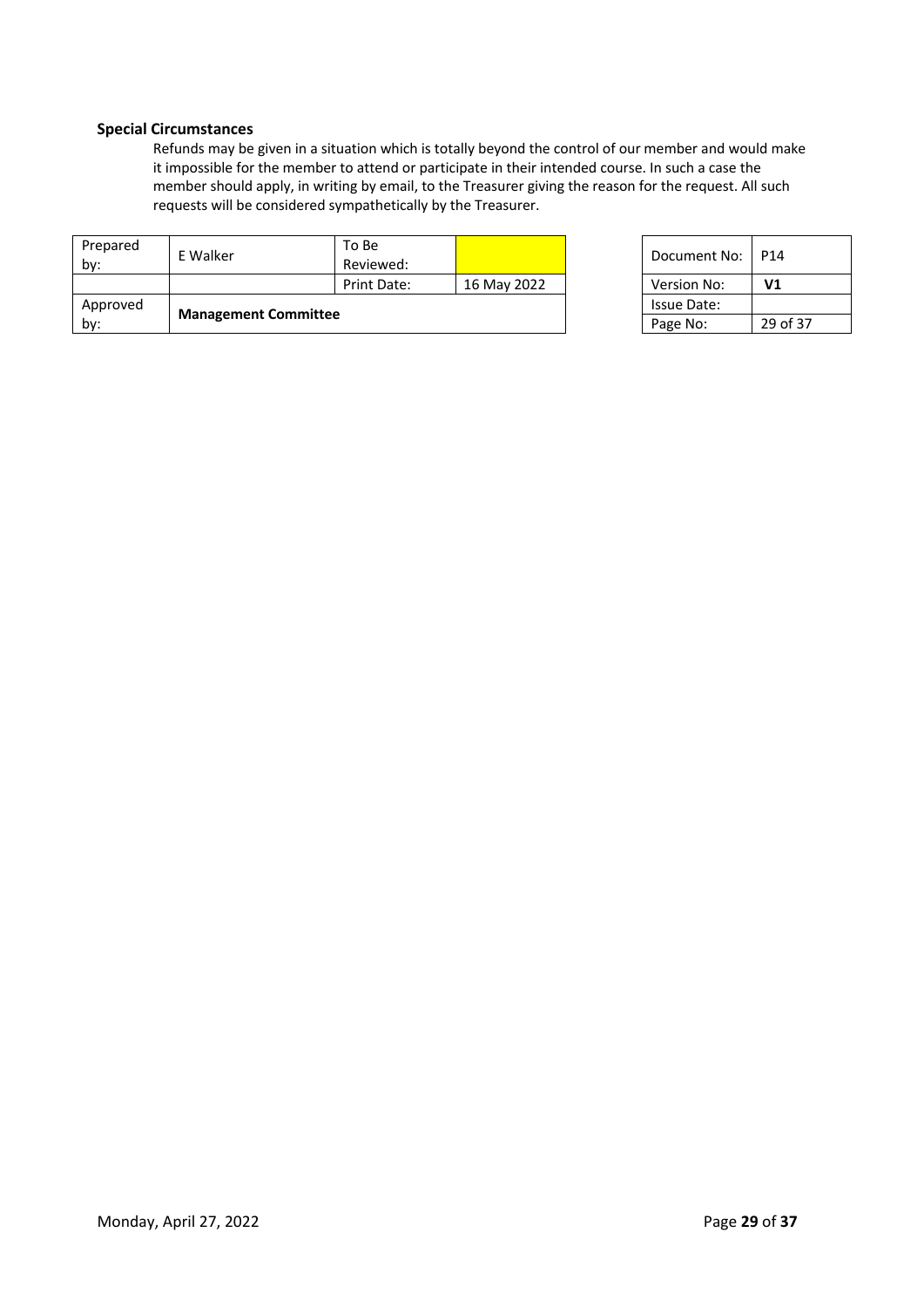#### **15. RISK MANAGEMENT POLICY**

#### **Policy**

U3A Sunshine Coast is committed to managing and minimising potential risks for the care of our members and our property.

# **Scope**

Injuries to Members & Visitors**:**

- In consultation with tutors, all classes and activities should be examined to identify areas of potential risk
- All Tutors at the start of every class should conduct a safety audit when fittings, lighting, furniture and equipment are checked for safe working order. Any repairs needed should be reported and dealt withpromptly
- All Tutors should be aware of the risks specific to their particular activity and take special care in order to avoid them
- In the event of an accident or incident, tutors should follow the guidelines provided to them and an Accident/Incident Report must be completed and promptly forwarded to the Secretary
- A First Aid Kit should be located in an accessible place and emergency telephone numbers prominently displayed
- Special care should be taken in kitchens. Hot water urns, electrical and gas appliances should be checked regularly and food-handling procedures must be implemented to ensure food safety
- Members' personal medical information should only be held by them and any relevant medical details and telephone numbers listed either on the reverse side of their name-badge (which should be worn at all times) or on a credit card sized Emergency Card to be kept in their wallet or purse
- In the event of an emergency, using the information listed on the card can save valuable time.

# **Information Security and Potential Loss of Data:**

- All personal details of members are to be protected, only accessed by personnel as required in their duties, and personal contact details never given out if requested
- Our contact Data Base is for U3A communication only i.e. the e-Voice or information emails and letters to members. We cannot communicate messages from any other organisation to our members via the Data Base
- All membership and enrolment data must be regularly backed-up and located in at least three separate locations

#### **Security of Buildings:**

We occupy around 45 different venues for courses and can presume that each venue, apart from our rooms at USC, is responsible for their own security.

- Tutors using other venues should respect the security arrangements of the venue and generally leave the venue as they found it
- Tutors and volunteers using our rooms at USC should ensure that all is secure at the end of the day
- Rooms must never be left open and unattended
- Cash must be kept locked up and only minimal amounts kept in the office at any time
- Volunteers and class members are responsible for their own personal belongings and must not leave them unattended.

#### **Fire Safety:**

- All U3A-occupied spaces are to be kept clean, well ventilated and free of combustible materials
- Adequate fire extinguishers should be available and updated as required
- Personnel using USC rooms should familiarise themselves with the USC Fire and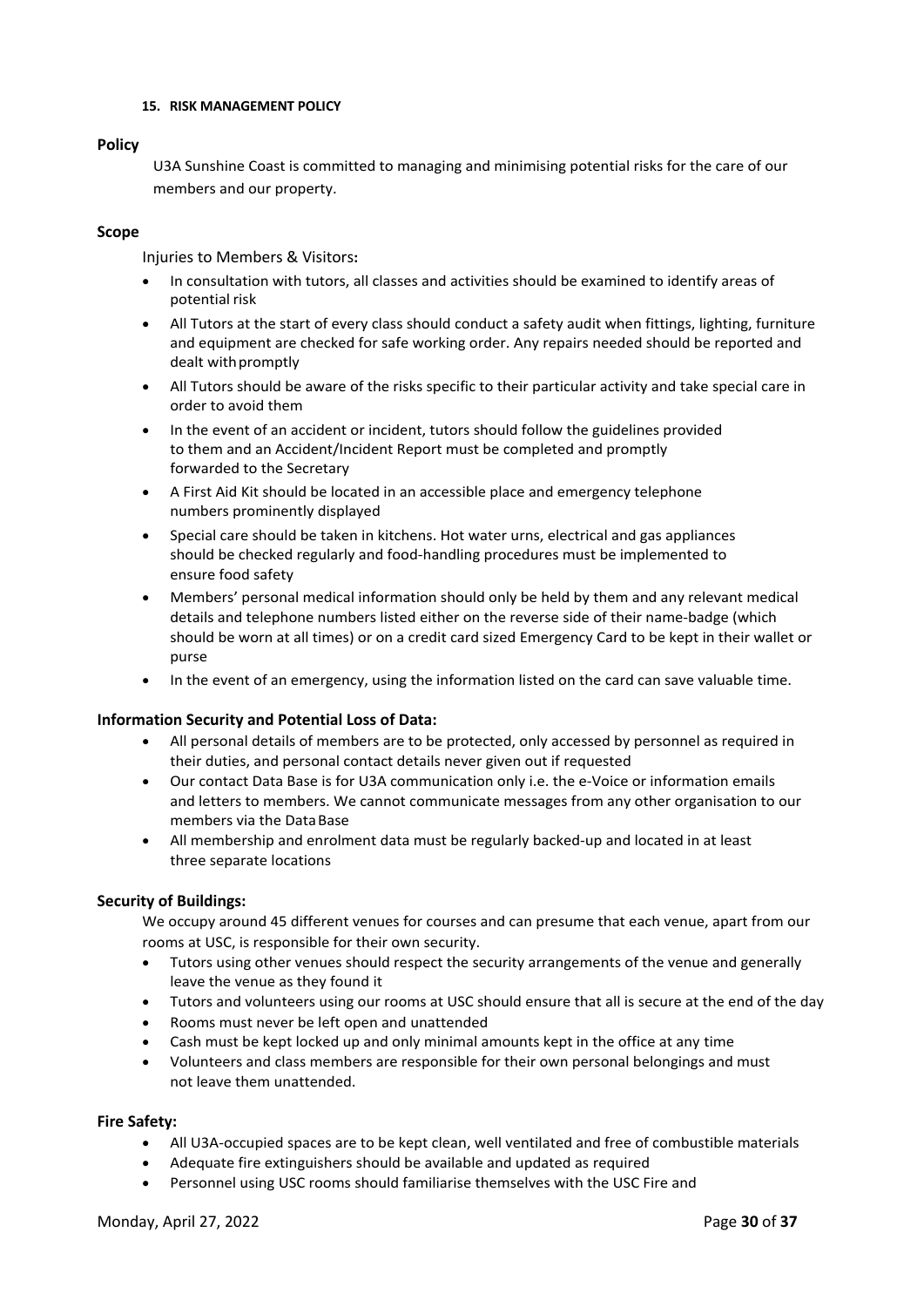Emergency Evacuation Procedure and comply with any orders.

#### **Insurance:**

- U3A must ensure that appropriate insurance is held to cover all risks to persons and property
- The policies should be kept in the office and available for reference
- All accidents or incidents should be reported promptly and accurately on the Accident/Incident Form in case of future insurance claims.

| Prepared<br>by: | Brenda Davies               | To Be<br>Reviewed: |             | Document No: | P15            |
|-----------------|-----------------------------|--------------------|-------------|--------------|----------------|
|                 |                             | Print Date:        | 16 May 2022 | Version No:  | V <sub>1</sub> |
| Approved        |                             |                    |             | Issue Date:  | 20/03/2015     |
| by:             | <b>Management Committee</b> |                    |             | Page No:     | 31 of 37       |

| Document No: | P15            |
|--------------|----------------|
| Version No:  | V <sub>1</sub> |
| Issue Date:  | 20/03/2015     |
| Page No:     | 31 of 37       |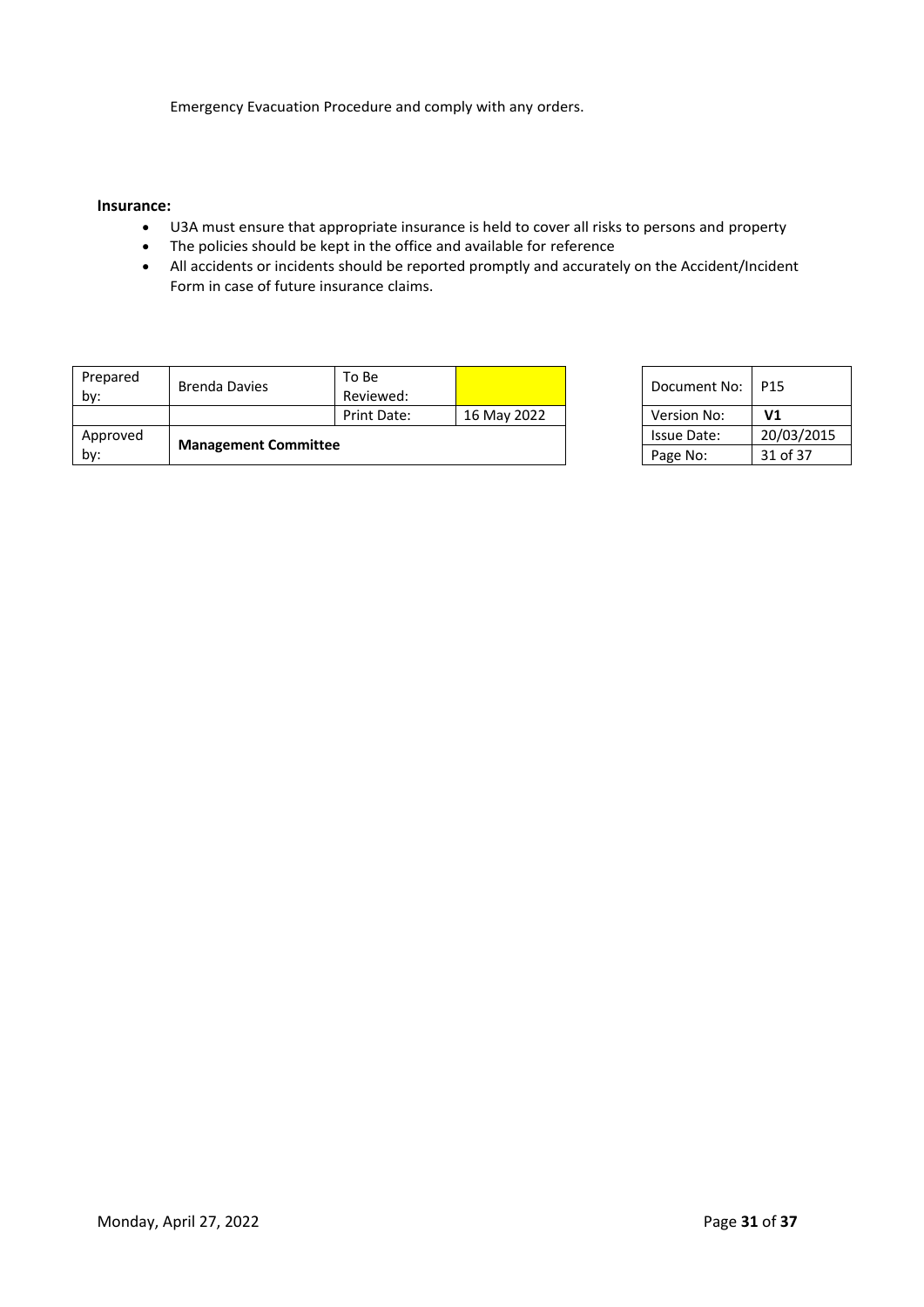#### **16. SAFETY, HEALTH & WELLBEING POLICY**

U3A is committed to providing and maintaining, as far as is reasonably practicable, a safe and healthy environment for all members, volunteers, employees and contractors.

All members, volunteers, employees and contractors are responsible for ensuring their actions and behaviour does not adversely affect the physical and psychological safety and wellbeing of themselves and others.

# **GUIDELINES**

# **1. Management Committee**

WH&S laws require organisations that engage workers to ensure as far as is reasonably practicable, the physical and mental health and safety of all workers including volunteers. To comply with these laws, all members of the Management Committee will:

- **1.1.** Familiarise themselves with their WH&S obligations
- **1.2.** Understand the nature of the work U3A does and stay aware of the risks workers and volunteers may face when working for U3A.
- **1.3.** Ensure employees, tutors, volunteers', members and contractors are aware of, and have access to, U3A policy and relevant guidelines
- **1.4.** Provide relevant training, information and instructions to employees, tutors, volunteers and contractors
- **1.5.** Welcome feedback on safety and health issues and have in place a process to address issues and communicate outcomes
- **1.6.** Include safety, health and wellbeing as an ongoing meeting agenda item

# **2. Tutors and Volunteers**

Under the WH&S Act you are a volunteer if you are working without payment or financial reward (but you may be receiving out of pocket expenses) for an organisation that also engages paid workers.

If you are a volunteer under the WH&S Act you are also a worker. This means that the U3A should provide you with the same protections as its' paid workers as far is reasonably practicable. It also means that U3A does not have to guarantee that no harm will occur, but must do what is reasonably able to be done to ensure your health and safety. As a worker, you have obligations under the WH&S Act. The following is a guide for how you might meet your obligations:

- **2.1.** Take reasonable care of your own health and safety
- **2.2.** Take reasonable care to ensure you don't affect the health and safety of others
- **2.3.** Carry out your tasks in a safe way
- **2.4.** Follow any reasonable work health and safety instructions given to you by U3A
- **2.5.** Cooperate with the reasonable policy, guidelines and procedures of U3A that relate to work health and safety

Essentially what is reasonable care would be what a reasonable person would do in the circumstances considering things like:

- Your knowledge
- Your role
- Your skills and resources available to you
- Your qualifications
- The information you have
- The consequences to health and safety of a failure to act in the circumstance

Other ways of making sure you take reasonable care are:

- Carrying out activities within the role you have been given
- Not carry out activities that you don't have the skills or physical ability to undertake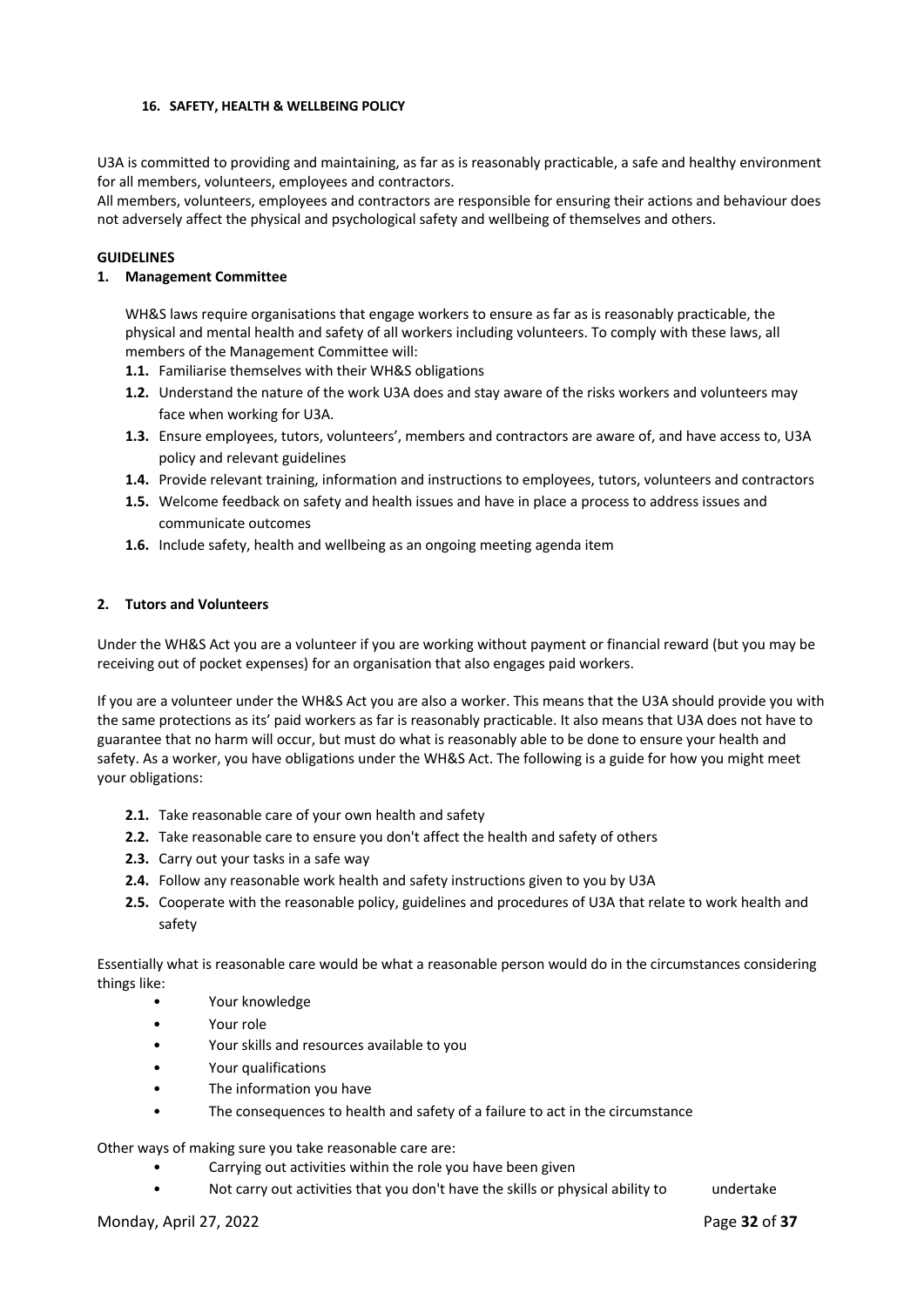To not do anything that would seem to be unsafe

# **3. U3A Classes and Work in Private Homes**

As a volunteer you may carry out work, including tutoring, for U3A from your own home. If this is the case, you still have a duty as a volunteer worker under the WHS Act when carrying out your volunteer work. If you do volunteer work from your own home, U3A does not own, control or manage the place that you are working from. This means that U3A has a limited ability to ensure your health and safety when at work. U3A must still comply with their duty to ensure your health and safety but what is reasonably practicable for them to do will be different if you work in a workplace that they have control over.

You still need to:

- Take reasonable care of your own health and safety
- Ensure that what you are doing for the organisation does not affect others, and follow the reasonable instructions and policies and procedures of U3A.

If you are doing volunteer work at your home and other volunteers or members will be working there with you or attending a class, you also need to make sure your home is safe for them to come into. This is the same common law, day to day duty, you have with any visitor who comes to your home.

You are required to:

- Put controls in place to mitigate any hazards or risks of people entering your home so far as reasonably practicable (e.g. electrical cords will be out of the way to prevent trip hazards, animals will be kept out of the house during tutoring, seats will be checked for sturdiness, etc)
- Communicate emergency procedures
- Consider access requirements for people with ambulatory difficulties
- Provide toilet facilities
- Provide drinking water

#### **4. Employees**

As an employee, you should expect to work in a safe and healthy environment where facilities and equipment provided by U3A are conducive to meeting that environment.

You also have a personal responsibility under the WH&S laws to:

- take reasonable care for your own health and safety take reasonable care that you do not adversely affect the health and safety of others
- comply, so far as reasonably able, with any reasonable instruction that is given by U3A
- cooperate with any reasonable U3A policy, guideline and procedure relating to health and safety
- While U3A has overall responsibility for the provision of a safe and healthy workplace, employees also have a responsibility to raise any concerns regarding their work environment that they consider is, or may lead to, a safety or health issue. Being proactive in looking after themselves and others in the environment will help ensure that everyone goes home safely.

# **5. Members**

- **5.1.** Take reasonable care of your own health and safety
- **5.2.** Take reasonable care to ensure you don't affect the health and safety of others
- **5.3.** Carry out your activities in a safe way, following any reasonable work health and safety instructions given to you by your tutor
- **5.4.** Be willing to accept your tutor's advice concerning your physical capability in your chosen activity
- **5.5.** Be aware of the consequences to your health and safety of a failure to follow up such advice

#### **6. Harassment and Discrimination**

**6.1. Workplace bullying**

Monday, April 27, 2022 **Page 33** of 37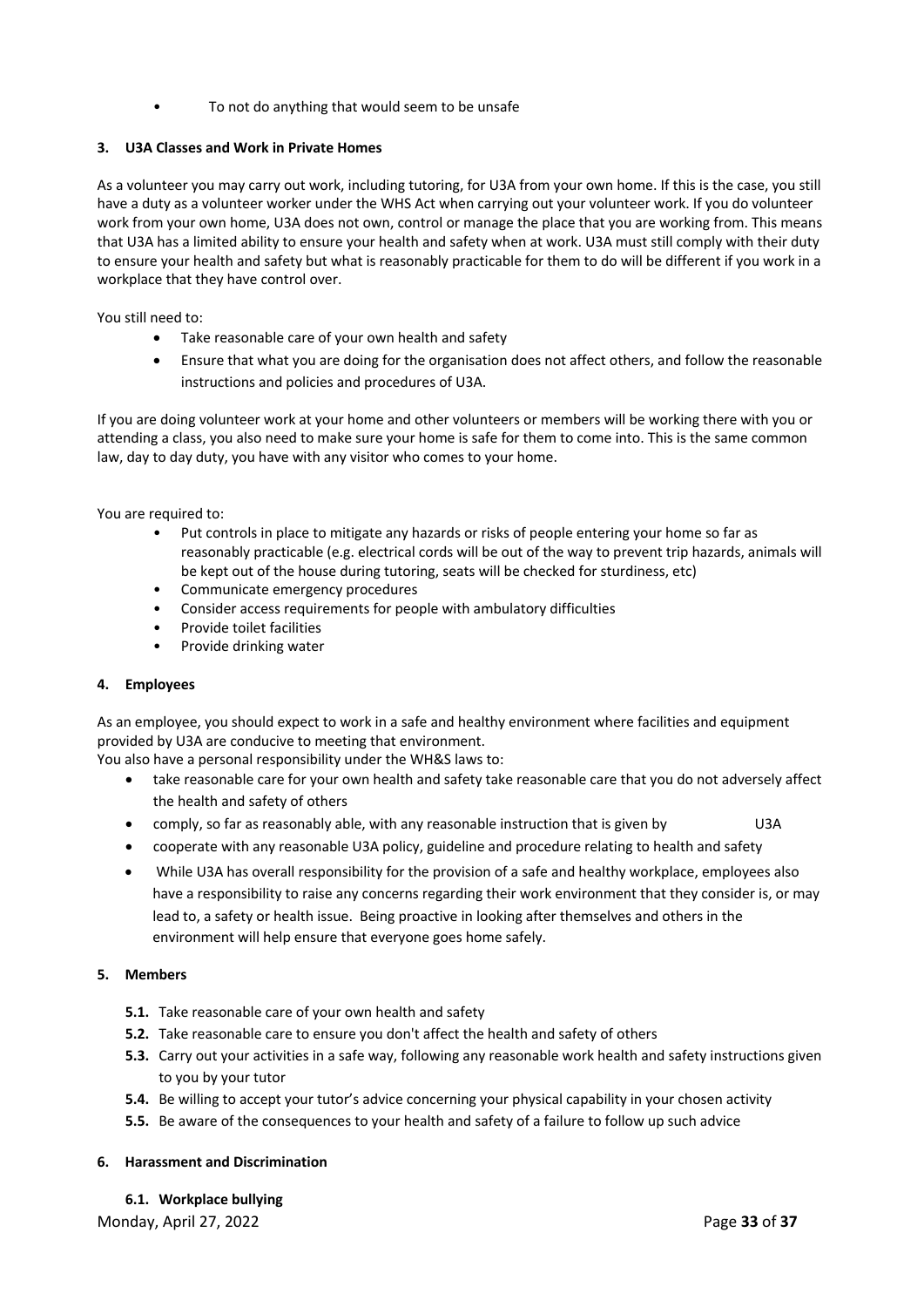The work health and safety responsibility of U3A requires us to prevent workplace bullying, stress and harassment. Workers, including volunteers, also have a duty to ensure that their actions do not constitute a risk to their own health and safety or that of other people in the workplace.

# **6.2. WHS discrimination**

The WHS Act also expressly prohibits the discrimination or unfair treatment of workers, including volunteers, because they have raised a work health and safety concern. A person found to be engaging in this type of discrimination may be liable to criminal penalties.

If you consider you are being harassed, bullied or discriminated against, the first course of action is to approach the perpetrator to overcome the unacceptable behavior. If the unacceptable behavior does not cease after approaching the alleged perpetrator then the procedure set out in the Code of Conduct should be followed. If you feel that U3A has not satisfactorily addressed the complaint you can contact your state or territory regulator for information and advice.

# **PROCEDURES**

# **1. Training and Instruction**

- **1.1.** Annual safety, health and wellbeing refresher training will be provided for Management Committee members. This will be scheduled as early as practicable at the beginning of each calendar year. The refresher training will include W H & S obligations, duty of care, and due diligence as a minimum. All new Management Committee members will be provided with safety, health and wellbeing induction within 1 month of their appointment to the Committee.
- **1.2.** Annual safety, health and wellbeing refresher training will be provided for employees, tutors and volunteers who work regularly. This will include the on-line USC safety module and updated safety and health instructions and advice specific to U3A classes and activities.
- **1.3.** All new tutors will be issued with a Tutors' Guide, that sets out class conduct requirements, including safety, health and wellbeing responsibilities and procedures.
- **1.4.** Safety, health and wellbeing information, advice and instructions will be issued to tutors, employees and volunteers from time to time on a needs basis.

#### **2. Learning & Meeting Environments and Equipment**

- **2.1.** In all U3A classes, offices and at U3A events employees, tutors and event coordinators shall check and ensure that the venue where the class, work or event is being held and equipment are safe and appropriate for that class, work or activity.
- **2.2.** Should the venue and/or equipment be unsafe the employee, tutor or event coordinator shall take action to remedy the condition before class, work or activity proceeds.
- **2.3.** The employee, tutor or event coordinator has the authority not to proceed with the class or activity if it is considered unsafe to do so.

# **3. Incident Reporting and Safety Feedback**

- **3.1.** In the event of an incident/accident or observed unsafe workplace or practices, employees, tutors and volunteers are expected to report the incident and/or condition to relevant management personnel as soon as practicable and within 24 hours of the incident/accident happening. In the case of an employee or volunteer this will be the person's immediate supervisor. In the case of tutors this will be the Course and Tutors Coordinator.
- **3.2.** All incident/accidents shall also be reported in writing using the U3A Accident/Incident Report Form. The form should be completed in full and submitted to the Secretary, Management Committee.
- **3.3.** Employees, tutors and volunteers are encouraged to offer suggestions to improve safe work practices and safe work environments. Feedback and suggestions should be submitted to the person's supervisor or Course and Tutors Coordinator.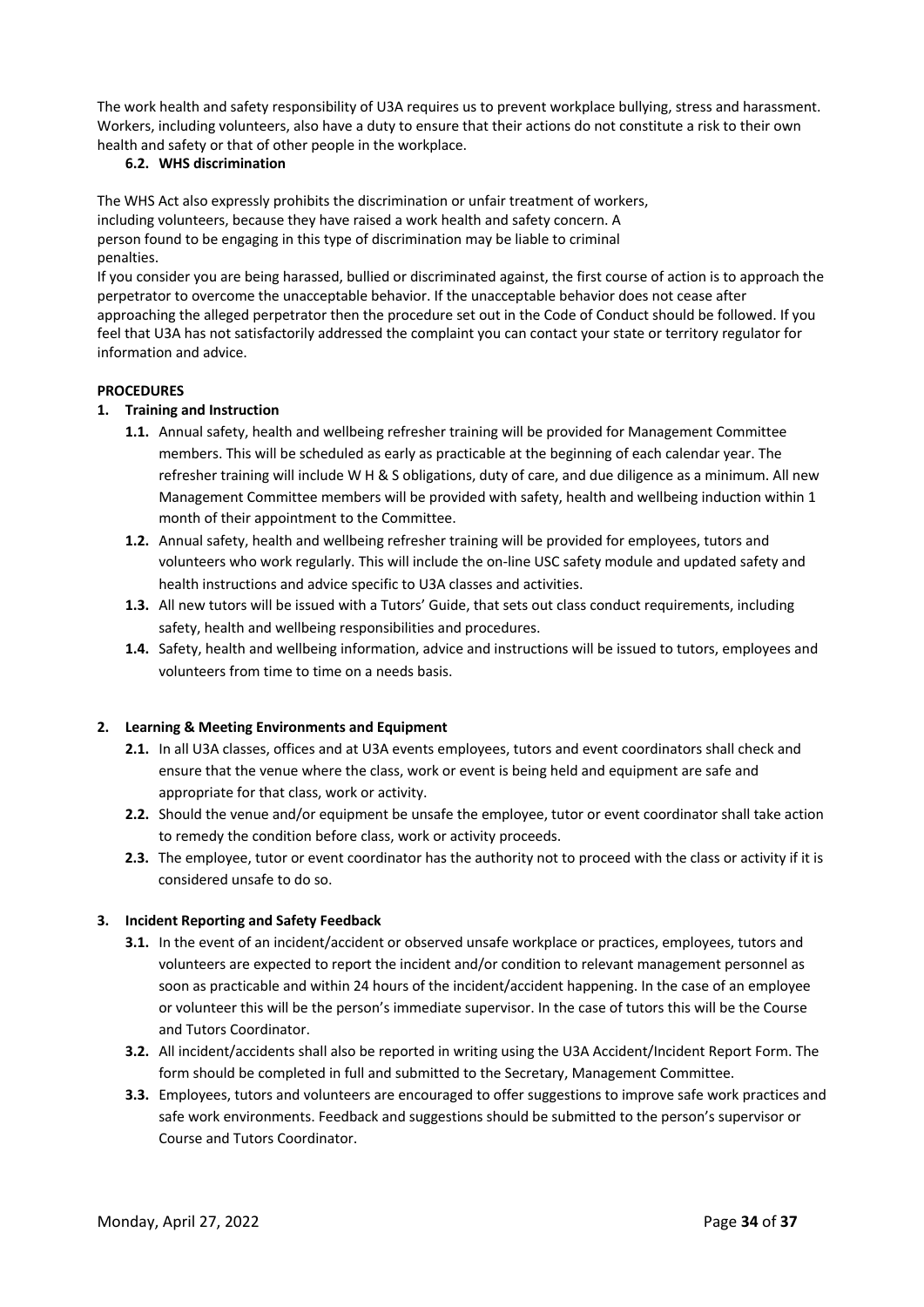- **3.4.** The Management Committee shall maintain a standing agenda topic, WH&S, receive incident/accident reports and safety and workplace improvement suggestions. The Management Committee shall address all reports and suggestions and Minute remedial actions taken.
- **3.5.** For grievances the procedure outlined in the Code of Conduct and Grievance Policy should be followed.

# **4. Emergency and First Aid**

- **4.1.** Employee supervisors, tutors and event coordinators shall ensure that employees and members are familiar with the emergency procedures relevant to the facility or venue of the work, class and/or event they are in. This will require a reminder to employees and members from time to time and shall at least take place whenever the class or event is in a new venue or facility.
- **4.2.** Employee supervisors, tutors and event coordinators should know where the nearest first aid cabinet and/or facilities are located and how to access materials.
- **4.3.** Members should be encouraged to carry with them medical information, including emergency contact numbers, to be accessed in the event of any emergency.
- **4.4.** In the event of an emergency the employee's supervisor, tutor or event coordinator shall assume responsibility and take appropriate action in accordance with the seriousness of the emergency.

#### **DEFINITIONS OF TERMS USED**

**PCUB** A person conducting a business or undertaking (PCUB) is the main duty holder under the Workplace Health and Safety Act. They are usually the employer and may be a partnership, company, unincorporated body or association, a sub trader, a government department or statutory authority.

# **A volunteer organisation is a PCBU if it employs one or more paid workers. PCUB (U3A Sunshine Coast) will be referred to as the organisation or U3A in this document.**

| <b>WH&amp;S laws</b>    | The Work Health and Safety Laws applicable to U3A Sunshine Coast include the:<br>- Work Health and Safety Act 2011                                                                                                                                                                                            |
|-------------------------|---------------------------------------------------------------------------------------------------------------------------------------------------------------------------------------------------------------------------------------------------------------------------------------------------------------|
|                         | - Work Health and Safety Regulations 2011                                                                                                                                                                                                                                                                     |
|                         | - Codes of Practice                                                                                                                                                                                                                                                                                           |
|                         | - Any amendments to the above Acts and Regulations                                                                                                                                                                                                                                                            |
| <b>Reasonable Care:</b> | This term describes the standard of care that workers, including volunteers, must meet.<br>It means doing what a reasonable person would do in the circumstances having regard<br>to things like:<br>- your knowledge<br>- your role<br>- your skills and resources available to you<br>- your qualifications |
|                         | - the information you have, and                                                                                                                                                                                                                                                                               |
|                         | - the consequences to your health and safety and that of others of a failure to act in the<br>circumstances                                                                                                                                                                                                   |
| <b>Volunteer:</b>       | A person working without payment or reward                                                                                                                                                                                                                                                                    |
| Worker:<br>volunteer    | A worker is a person who carries out work for a PCUB in any capacity, including as a                                                                                                                                                                                                                          |
| U3A:                    | University of the Third Age Sunshine Coast                                                                                                                                                                                                                                                                    |

| Prepared<br>by: | Colin Maddocks              | To Be<br>Reviewed: | $30th$ June 2020 | Document No:       | P16            |
|-----------------|-----------------------------|--------------------|------------------|--------------------|----------------|
|                 |                             | Print Date:        | 16 May 2022      | Version No:        | V <sub>1</sub> |
| Approved        | <b>Management Committee</b> |                    |                  | <b>Issue Date:</b> | 15/02/2019     |
| by:             |                             |                    |                  | Page No:           | 35 of 37       |

| Document No:       | P16        |
|--------------------|------------|
| <b>Version No:</b> | V1         |
| Issue Date:        | 15/02/2019 |
| Page No:           | 35 of 37   |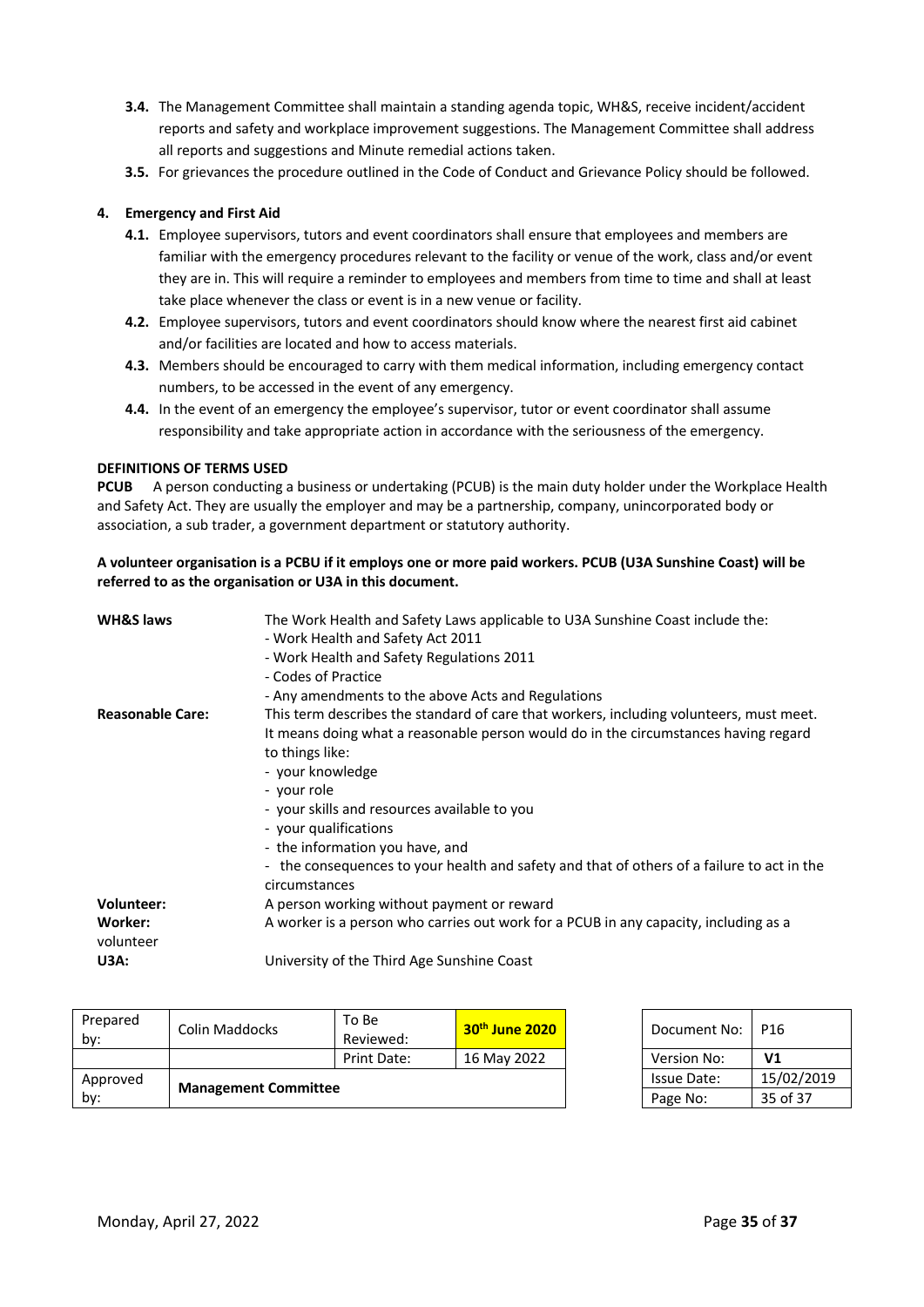# **17. UNPLEASANT COMMUNICATIONS POLICY**

# **Policy**

This policy outlines the expectation of considerate communication.

#### **Scope**

In the event of any member of the U3A Management Committee receiving correspondence of an unpleasant nature or overly critical, the response will be:

- 1. In the first instance, the recipient must advise the sender that their correspondence will be tabled at the next Management Committee meeting
- 2. If necessary, there will be an investigation as to the legitimacy of any complaint and followed up by contacting the complainant with a possible resolution
- 3. Any correspondence response to the complainant will be purely formal and preferably delayed by 24 hours to prevent any response based on emotions
- 4. In the event of any further unpleasant or overly critical correspondence being received by any member of the Management Committee, the complainant will be advised that no further correspondence will be entered into
- 5. Any such unpleasant or overly critical correspondence should be circulated amongst the Management Committee but not discussed outside the committee
- 6. Wherever possible, the Management Committee will seek a peaceful and just resolution to any issues raised. There will be no emotive or patronising or put down response.

| Prepared<br>by: | Dawne Clark                 | To Be<br>Reviewed: |             | Document No: I     | P17            |
|-----------------|-----------------------------|--------------------|-------------|--------------------|----------------|
|                 |                             | Print Date:        | 16 May 2022 | Version No:        | V <sub>1</sub> |
| Approved        | <b>Management Committee</b> |                    |             | <b>Issue Date:</b> | 12/07/2016     |
| by:             |                             |                    |             | Page No:           | 36 of 37       |

| Document No:       | P17        |
|--------------------|------------|
| <b>Version No:</b> | V1         |
| <b>Issue Date:</b> | 12/07/2016 |
| Page No:           | 36 of 37   |